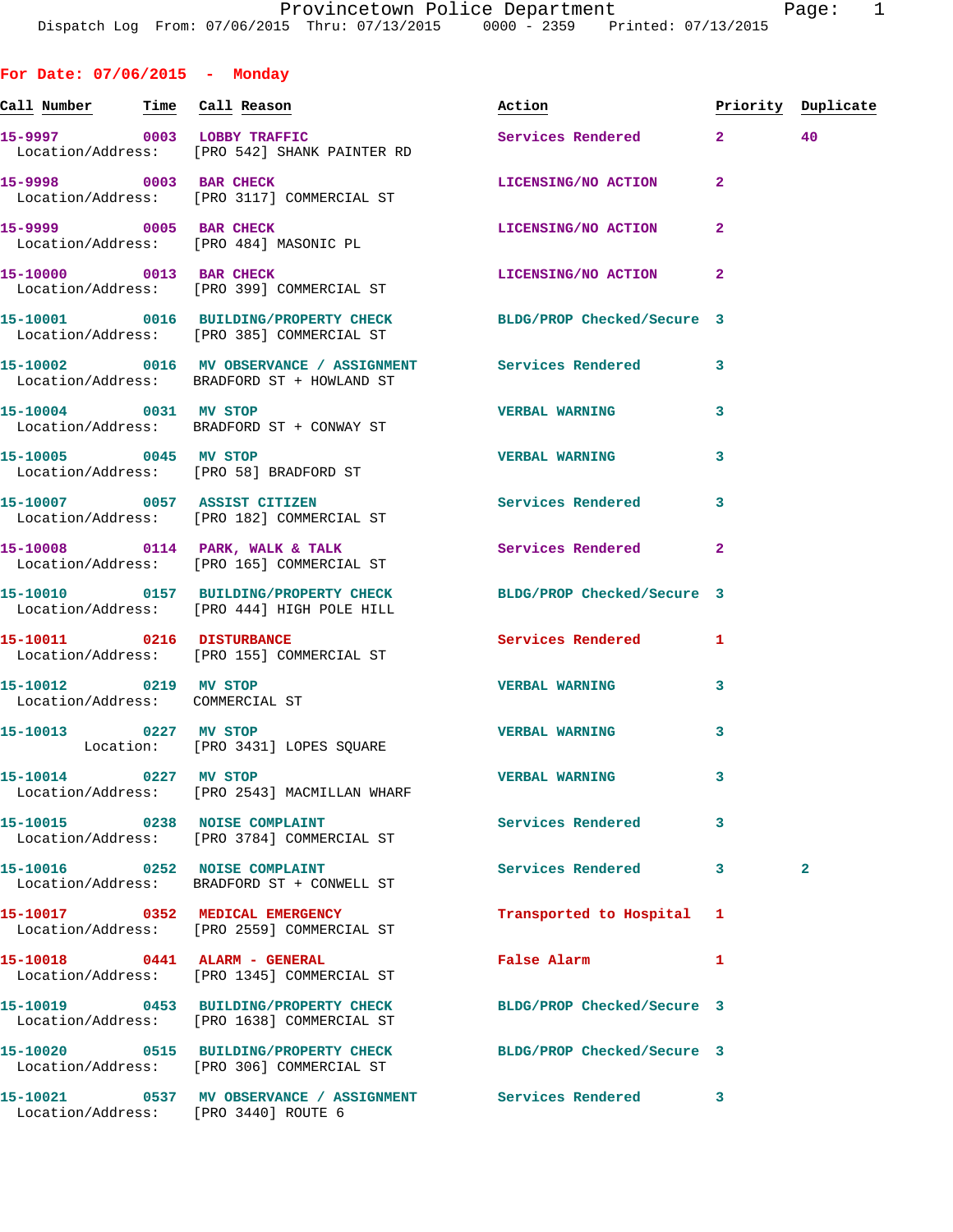|                                                                    | Provincetown Police Department<br>Dispatch Log From: 07/06/2015 Thru: 07/13/2015 0000 - 2359 Printed: 07/13/2015  |                            |              | Page: 2 |  |
|--------------------------------------------------------------------|-------------------------------------------------------------------------------------------------------------------|----------------------------|--------------|---------|--|
|                                                                    | 15-10022 0602 NOISE COMPLAINT Services Rendered 3<br>Location/Address: [PRO 3473] COMMERCIAL ST                   |                            |              |         |  |
|                                                                    | 15-10023 0659 FOUND VERIZON 3G PHONE Services Rendered 3<br>Location/Address: JEROME SMITH RD + ALDEN ST          |                            |              |         |  |
|                                                                    | 15-10024 0735 ASSIST USCG<br>Location/Address: [PRO 396] COMMERCIAL ST                                            | Services Rendered 3        |              |         |  |
|                                                                    | 15-10025 0754 SUSPICIOUS ACTIVITY<br>Location/Address: [PRO 357] COMMERCIAL ST                                    | SPOKEN TO                  | $\mathbf{2}$ | 1       |  |
|                                                                    | 15-10026 0800 DECEASED SEAGULL<br>Location/Address: [PRO 569] WINSLOW ST                                          | Services Rendered          | $\mathbf{2}$ |         |  |
|                                                                    | 15-10027 0805 DECEASED SEAGULL<br>Location/Address: [PRO 1587] PEARL ST                                           | SPOKEN TO                  | $\mathbf{2}$ |         |  |
|                                                                    | 15-10028 0812 BUILDING/PROPERTY CHECK BLDG/PROP Checked/Secure 3<br>Location/Address: [PRO 105] COMMERCIAL ST     |                            |              |         |  |
|                                                                    | 15-10029 0813 COURT RUN<br>Location/Address: [PRO 542] SHANK PAINTER RD                                           | Services Rendered 3        |              |         |  |
|                                                                    | 15-10030 0842 TTY TEST CALL<br>Location/Address: [PRO 542] SHANK PAINTER RD                                       | Services Rendered 1        |              |         |  |
|                                                                    | 15-10031 0923 BARKING DOG<br>Location/Address: [PRO 547] COMMERCIAL ST                                            | Services Rendered          | $\mathbf{2}$ |         |  |
|                                                                    | 15-10032 0942 BUILDING/PROPERTY CHECK Services Rendered 3<br>Location/Address: [PRO 2977] COMMERCIAL ST           |                            |              |         |  |
| Location/Address: [PRO 2521] ROUTE 6                               | 15-10033 0954 MV OBSERVANCE / ASSIGNMENT Services Rendered 3                                                      |                            |              |         |  |
| 15-10034 1000 VERBAL SPEED<br>Location/Address: [PRO 2513] ROUTE 6 |                                                                                                                   | <b>VERBAL WARNING</b>      | $\mathbf{3}$ |         |  |
|                                                                    | 15-10035 1000 MEDICAL EMERGENCY/DOT Transported to Hospital 1<br>Location/Address: [PRO 440] HARRY KEMP WAY       |                            |              |         |  |
|                                                                    | 15-10036 1046 MV OBSERVANCE / ASSIGNMENT Services Rendered 3<br>Location/Address: RACE POINT RD + NELSON AVE      |                            |              |         |  |
|                                                                    | 15-10037 1052 PARK, WALK & TALK<br>Location/Address: [PRO 16] BRADFORD ST                                         | BLDG/PROP Checked/Secure 2 |              |         |  |
|                                                                    | 15-10038 1103 BUILDING/PROPERTY CHECK BLDG/PROP Checked/Secure 3<br>Location/Address: [PRO 2490] PROVINCELANDS RD |                            |              |         |  |
|                                                                    | 15-10039 1104 BUILDING/PROPERTY CHECK BLDG/PROP Checked/Secure 3<br>Location/Address: [PRO 105] COMMERCIAL ST     |                            |              |         |  |
| 15-10040 1111 COMPLAINT                                            | Location/Address: [PRO 542] SHANK PAINTER RD                                                                      | Taken/Referred to Other 3  |              |         |  |
|                                                                    | 15-10041 1116 911 GENERAL/MIS DIAL<br>Location/Address: [PRO 515] RACE POINT RD                                   | No Action Required 1       |              |         |  |
|                                                                    | 15-10042 1125 FLIGHT COVERAGE<br>Location/Address: [PRO 516] RACE POINT RD                                        | Services Rendered          | $\mathbf{2}$ |         |  |
|                                                                    | 15-10043 1135 KIOSK NOT WORKING<br>Location/Address: HARRY KEMP WAY + CONWELL ST                                  | Taken/Referred to Other 2  |              |         |  |
|                                                                    | 15-10045 1148 BUILDING/PROPERTY CHECK BLDG/PROP Checked/Secure 3<br>Location/Address: [PRO 105] COMMERCIAL ST     |                            |              |         |  |
|                                                                    |                                                                                                                   | <b>VERBAL WARNING</b>      | 3            |         |  |

Location/Address: PROVINCELANDS RD + ROUTE 6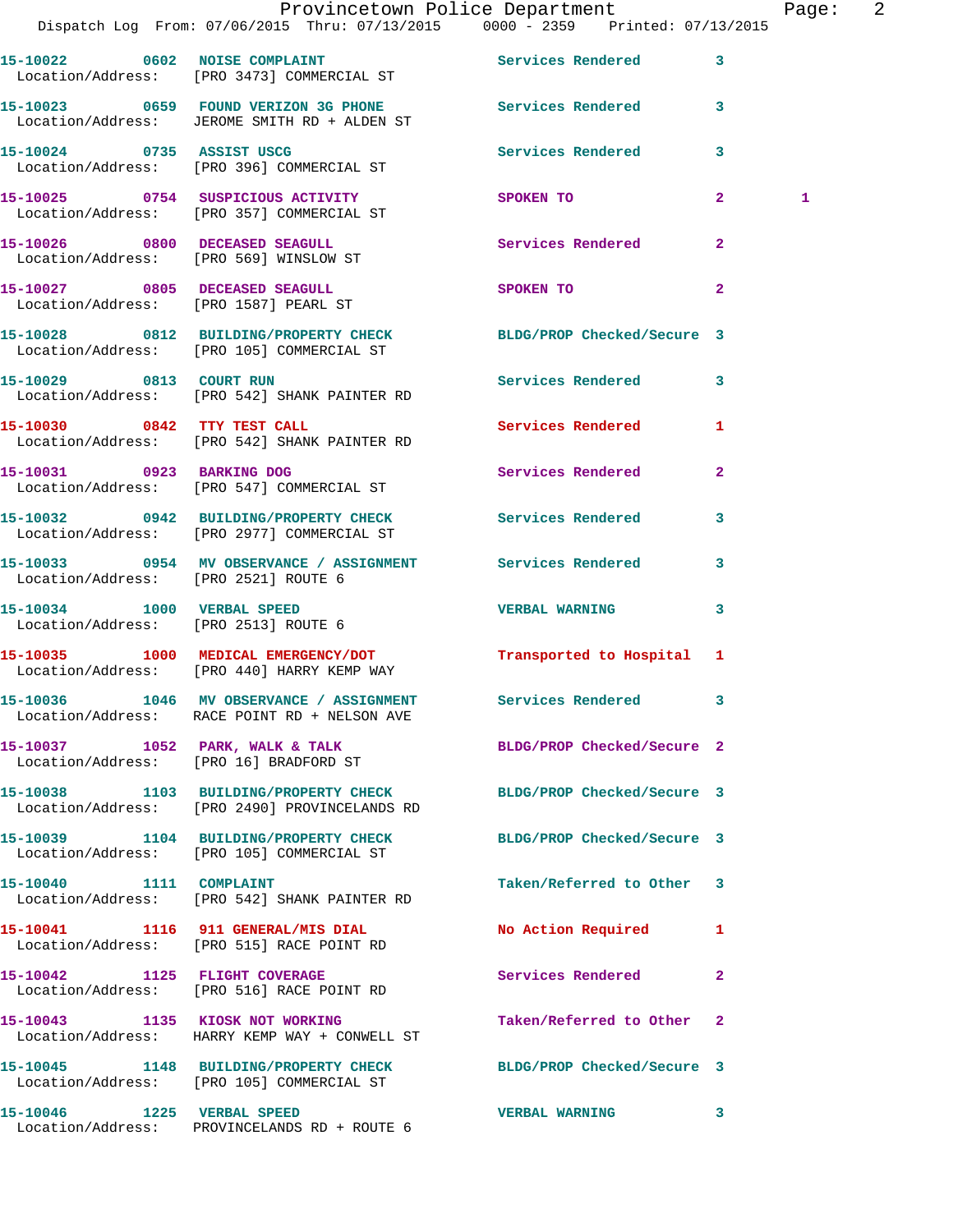|                                                                         | 15-10047 1240 VERBAL INSPECTION/BRAKE LIGHT VERBAL WARNING<br>Location/Address: ANTHONY ST + BRADFORD ST  |                            | 3              |
|-------------------------------------------------------------------------|-----------------------------------------------------------------------------------------------------------|----------------------------|----------------|
| 15-10048 1240 MV STOP                                                   | Location/Address: BRADFORD ST + ANTHONY ST                                                                | <b>VERBAL WARNING</b>      | 3              |
| 15-10050 1244 LOST WALLET                                               | Location/Address: [PRO 3296] SHANK PAINTER RD                                                             | <b>Services Rendered</b>   | 3              |
| Location/Address: [PRO 554] TREMONT ST                                  | 15-10051 1254 TRACTOR/TRAILER COMPLAINT Services Rendered                                                 |                            | $\overline{a}$ |
| 15-10052 1300 MV COMPLAINT                                              | Location/Address: [PRO 105] COMMERCIAL ST                                                                 | Services Rendered          | 2              |
|                                                                         | 15-10053 1307 MV OBSERVANCE / ASSIGNMENT Services Rendered<br>Location/Address: BRADFORD ST + STANDISH ST |                            | 3              |
|                                                                         | 15-10054 1312 MV STOP<br>Location/Address: BRADFORD ST + HIGH POLE HILL                                   | <b>VERBAL WARNING</b>      | 3              |
| 15-10055 1320 MV STOP                                                   | Location/Address: BRADFORD ST + HIGH POLE HILL                                                            | <b>VERBAL WARNING</b>      | 3              |
| 15-10056 1329 FOUND ITEMS                                               | Location: [PRO 3431] LOPES SQUARE                                                                         | <b>Services Rendered</b>   | 3              |
| 15-10057 1333 HAZARDS<br>Location/Address: [PRO 2479] ROUTE 6           |                                                                                                           | Services Rendered          | 2              |
|                                                                         | 15-10058 1400 BP CHECK/TRANSPORT<br>Location/Address: [PRO 1892] SHANK PAINTER RD                         | Transported to Hospital    | 1              |
|                                                                         | 15-10059 1430 LOST MONEY CLIP<br>Location/Address: [PRO 542] SHANK PAINTER RD                             | <b>Services Rendered</b>   | 3              |
|                                                                         | 15-10060 1433 DOCTOR-ORDERED TRANSPORT<br>Location/Address: [PRO 440] HARRY KEMP WAY                      | Transported to Hospital    | 1              |
|                                                                         | 15-10061 1454 SHOPLIFTING<br>Location/Address: [PRO 2606] COMMERCIAL ST                                   | Investigated               | 3              |
| 15-10062 1507 PROPERTY DAMAGE<br>Location/Address: [PRO 420] COTTAGE ST |                                                                                                           | SPOKEN TO                  | 3              |
|                                                                         | 15-10063 1515 MV OPERATION COMPLAINT<br>Location/Address: [PRO 208] COMMERCIAL ST                         | SPOKEN TO                  | 2              |
|                                                                         | 15-10064 1529 THREATS<br>Location/Address: [PRO 757] BRADFORD ST                                          | Peace Restored             | 2              |
|                                                                         | 15-10065 1529 BUILDING/PROPERTY CHECK<br>Location/Address: [PRO 395] COMMERCIAL ST                        | BLDG/PROP Checked/Secure 3 |                |
| 15-10066 1535 MISSING PERSON                                            | Location: [PRO 3431] LOPES SQUARE                                                                         | Taken to Family/Guardian 1 |                |
| 15-10067 1548 HEAT STROKE                                               | Location/Address: [PRO 3207] COMMERCIAL ST                                                                | <b>PATIENT REFUSAL</b>     | 1              |
| 15-10068 1604 GENERAL INFO                                              |                                                                                                           | No Action Required         | 3              |
| 15-10069 1635 MV STUCK IN SAND<br>Location/Address: [PRO 2521] ROUTE 6  |                                                                                                           | Services Rendered          | 2              |
|                                                                         | 15-10070 1639 FRAUD BY CREDIT CARD<br>Location/Address: [PRO 667] COMMERCIAL ST                           | SPOKEN TO                  | $\overline{a}$ |
|                                                                         | 15-10071 1644 BUILDING/PROPERTY CHECK<br>Location/Address: [PRO 2616] COMMERCIAL ST                       | BLDG/PROP Checked/Secure 3 |                |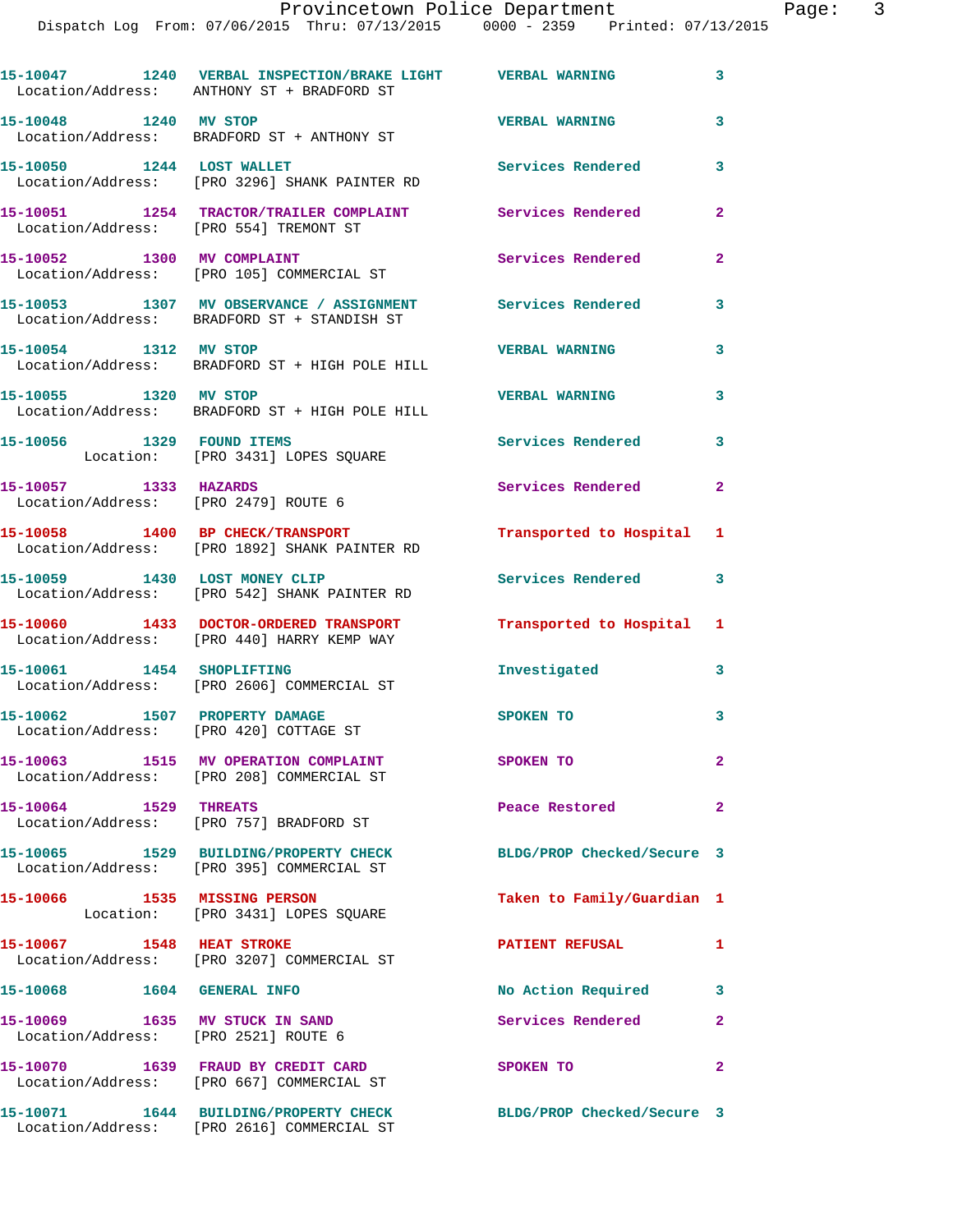Dispatch Log From: 07/06/2015 Thru: 07/13/2015 0000 - 2359 Printed: 07/13/2015

| 15-10072 1647 911 MISDIAL                                | Location/Address: [PRO 3222] ALDEN ST                                               | <b>Services Rendered</b>   | $\mathbf{1}$   |
|----------------------------------------------------------|-------------------------------------------------------------------------------------|----------------------------|----------------|
|                                                          | 15-10073 1704 FIRST AID/CUT LIP<br>Location/Address: [PRO 1892] SHANK PAINTER RD    | <b>Services Rendered</b>   | $\mathbf{1}$   |
| 15-10074 1727 ASSAULT                                    | Location/Address: [PRO 105] COMMERCIAL ST<br>Refer To Summons: 15-158-AR            | SPOKEN TO                  | 1              |
| 15-10075 1732 LOST HEARING AID                           | Location: [PRO 3431] LOPES SQUARE                                                   | Services Rendered          | 3              |
|                                                          | 15-10076 1758 DISORDERLY<br>Location/Address: [PRO 539] SHANK PAINTER RD            | Services Rendered          | $\mathbf{2}$   |
| 15-10077 1908 LOST TOYOTA KEY                            | Location/Address: [PRO 433] RYDER ST EXT                                            | Services Rendered          | 3              |
| 15-10078 1947 ANIMAL CALL                                | Location/Address: [PRO 363] COMMERCIAL ST                                           | Services Rendered          | $\overline{2}$ |
| 15-10079 1950 COMPLAINT                                  | Location/Address: [PRO 105] COMMERCIAL ST                                           | Services Rendered          | 3              |
|                                                          | 15-10085 1959 PARK, WALK & TALK<br>Location/Address: [PRO 105] COMMERCIAL ST        | Services Rendered          | $\mathbf{2}$   |
| 15-10080 2002 LOST IPHONE                                | Location/Address: [PRO 542] SHANK PAINTER RD                                        | Services Rendered          | 3              |
|                                                          | 15-10081 2005 LOST PURSE W/ELEPHANTS<br>Location/Address: [PRO 105] COMMERCIAL ST   | <b>Services Rendered</b>   | 3              |
|                                                          | 15-10082 2028 BUILDING/PROPERTY CHECK<br>Location/Address: [PRO 1952] COMMERCIAL ST | BLDG/PROP Checked/Secure 3 |                |
|                                                          | 15-10083 2047 BUILDING/PROPERTY CHECK<br>Location/Address: [PRO 182] COMMERCIAL ST  | BLDG/PROP Checked/Secure 3 |                |
|                                                          | 15-10084 2101 BUILDING/PROPERTY CHECK<br>Location/Address: [PRO 175] COMMERCIAL ST  | BLDG/PROP Checked/Secure 3 |                |
| 15-10086 2155 MEDICAL EMERGENCY                          | Location/Address: [PRO 105] COMMERCIAL ST                                           | <b>PATIENT REFUSAL</b>     | 1              |
| 15-10087 2200 COMPLAINT<br>Location/Address: BRADFORD ST |                                                                                     | SPOKEN TO                  | 3              |
| 15-10088 2216 FOLLOW UP                                  | Location/Address: [PRO 2777] COMMERCIAL ST                                          | Services Rendered          | $\mathbf{2}$   |
| 15-10089 2324 MV STOP                                    | Location/Address: [PRO 16] BRADFORD ST                                              | <b>VERBAL WARNING</b>      | 3              |
|                                                          | 15-10090 2326 SUSPICIOUS ACTIVITY<br>Location/Address: [PRO 208] COMMERCIAL ST      | Services Rendered          | $\mathbf{2}$   |
| 15-10091 2357 BAR CHECK                                  | Location/Address: [PRO 3443] COMMERCIAL ST                                          | LICENSING/NO ACTION        | $\mathbf{2}$   |
| For Date: $07/07/2015$ - Tuesday                         |                                                                                     |                            |                |
|                                                          | 15-10092 0010 BUILDING/PROPERTY CHECK<br>Location/Address: [PRO 1638] COMMERCIAL ST | BLDG/PROP Checked/Secure 3 |                |
|                                                          | 15-10093 0134 MEDICAL EMERGENCY<br>Location/Address: [PRO 564] BAYBERRY AVE         | Transported to Hospital 1  |                |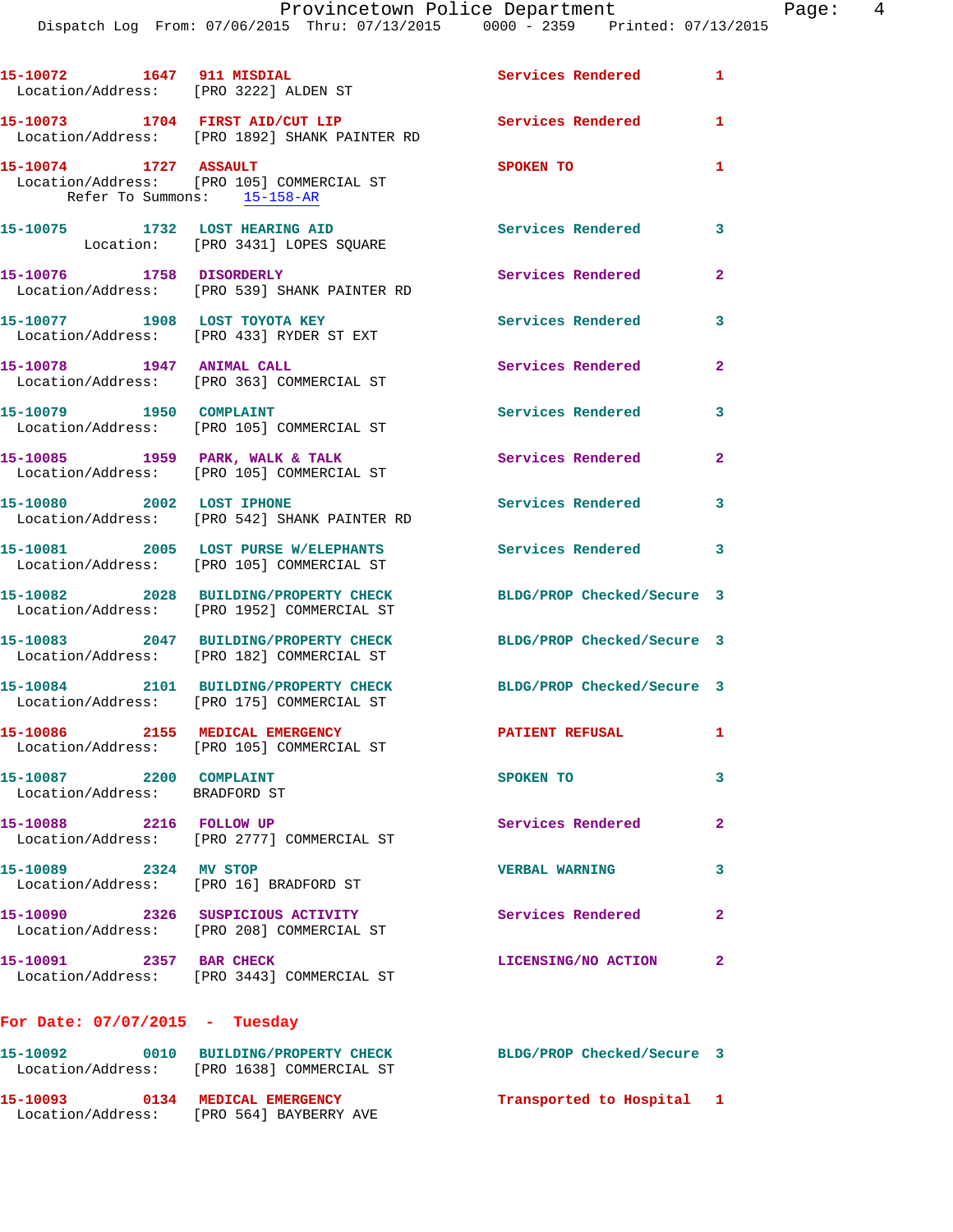|                                                                       | Dispatch Log From: 07/06/2015 Thru: 07/13/2015 0000 - 2359 Printed: 07/13/2015                                  | Provincetown Police Department Page: 5      |              |    |  |
|-----------------------------------------------------------------------|-----------------------------------------------------------------------------------------------------------------|---------------------------------------------|--------------|----|--|
|                                                                       | 15-10094 0217 BUILDING/PROPERTY CHECK BLDG/PROP Checked/Secure 3<br>Location/Address: [PRO 440] HARRY KEMP WAY  |                                             |              |    |  |
|                                                                       | 15-10095 0221 BUILDING/PROPERTY CHECK BLDG/PROP Checked/Secure 3<br>Location/Address: [PRO 395] COMMERCIAL ST   |                                             |              |    |  |
|                                                                       | 15-10096 0236 ALARM - GENERAL<br>Location/Address: [PRO 1611] WINTHROP ST                                       | False Alarm <b>Exercise Service Service</b> | $\mathbf{1}$ |    |  |
|                                                                       | 15-10097 0246 SUSPICIOUS ACTIVITY 6 Services Rendered 2<br>Location/Address: [PRO 693] AUNT SUKEYS WAY          |                                             |              |    |  |
|                                                                       | 15-10100 0502 MEDICAL EMERGENCY<br>Location/Address: [PRO 135] COMMERCIAL ST                                    | Transported to Hospital 1                   |              |    |  |
|                                                                       | 15-10101 0514 BUILDING/PROPERTY CHECK BLDG/PROP Checked/Secure 3<br>Location/Address: [PRO 447] JEROME SMITH RD |                                             |              |    |  |
|                                                                       | 15-10102 0600 FLIGHT COVERAGE<br>Location/Address: [PRO 516] RACE POINT RD                                      | Services Rendered 2                         |              |    |  |
|                                                                       | 15-10103 0606 LOBBY TRAFFIC<br>Location/Address: [PRO 542] SHANK PAINTER RD                                     | Services Rendered 2                         |              | 50 |  |
|                                                                       | 15-10104 0647 BY-LAW VIOLATION<br>Location/Address: [PRO 3293] COMMERCIAL ST                                    | SPOKEN TO                                   | $\mathbf{2}$ |    |  |
|                                                                       | 15-10105 0731 BUILDING/PROPERTY CHECK Services Rendered<br>Location/Address: [PRO 248] COMMERCIAL ST            |                                             | 3            |    |  |
|                                                                       | 15-10106 0746 BUILDING/PROPERTY CHECK Services Rendered 3<br>Location/Address: [PRO 3430] COMMERCIAL ST         |                                             |              |    |  |
|                                                                       | 15-10107 0754 LOST RED WALLET<br>Location/Address: [PRO 542] SHANK PAINTER RD                                   | Services Rendered                           | 3            |    |  |
|                                                                       | 15-10109 0829 BUILDING/PROPERTY CHECK BLDG/PROP Checked/Secure 3<br>Location/Address: [PRO 2494] BRADFORD ST    |                                             |              |    |  |
|                                                                       | 15-10110 0836 PARK, WALK & TALK<br>Location/Address: [PRO 175] COMMERCIAL ST                                    | Services Rendered 2                         |              |    |  |
|                                                                       | 15-10111 0901 CITATION SPEED<br>Location/Address: [PRO 3466] BRADFORD ST                                        | Citation/Warning Issued 3                   |              |    |  |
|                                                                       | 15-10112 0904 ALARM - FIRE<br>Location/Address: [PRO 1202] COMMERCIAL ST                                        | <b>False Alarm</b>                          | $\mathbf{1}$ |    |  |
| 15-10113 0924 TURTLE CROSSING<br>Location/Address: [PRO 2519] ROUTE 6 |                                                                                                                 | Services Rendered                           | $\mathbf{2}$ |    |  |
| Location/Address: [PRO 2513] ROUTE 6                                  | 15-10115 0937 FIRE, BRUSH                                                                                       | Extinguished                                | 1            |    |  |
|                                                                       | 15-10116 0949 INJURED FOX<br>Location/Address: [PRO 1679] BRADFORD ST                                           | Services Rendered 2                         |              |    |  |
|                                                                       | 15-10117 1102 LOST WALLET<br>Location/Address: [PRO 542] SHANK PAINTER RD                                       | Services Rendered                           | $\mathbf{3}$ |    |  |
|                                                                       | 15-10118 1107 LOST WHITE IPHONE/FOUND Services Rendered 3<br>Location/Address: [PRO 3405] COMMERCIAL ST         |                                             |              |    |  |
|                                                                       | 15-10119 1120 FOUND RAY BANS/CASE Services Rendered<br>Location: [PRO 3431] LOPES SQUARE                        |                                             | $\mathbf{3}$ |    |  |
|                                                                       | 15-10121 1139 PARK, WALK & TALK 1998 Services Rendered 2<br>Location: [PRO 3431] LOPES SQUARE                   |                                             |              |    |  |
|                                                                       | 15-10122 1148 SEIZURE/TRANSPORT<br>Location/Address: [PRO 146] COMMERCIAL ST                                    | Transported to Hospital 1                   |              |    |  |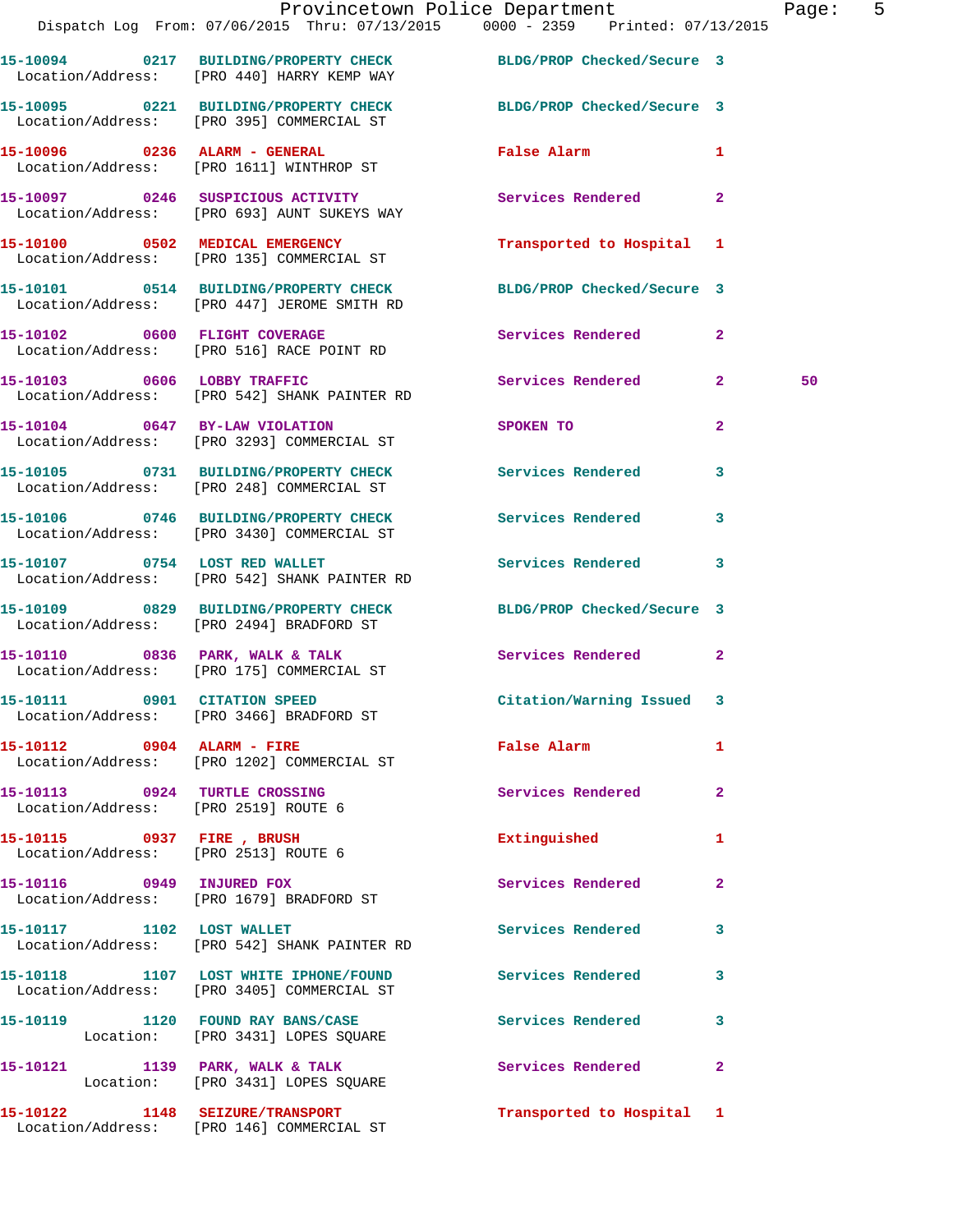|                                                    | 15-10123 1216 MV OBSERVANCE / ASSIGNMENT Services Rendered<br>Location/Address: BRADFORD ST + STANDISH ST     |                          | 3              |
|----------------------------------------------------|---------------------------------------------------------------------------------------------------------------|--------------------------|----------------|
|                                                    | 15-10124 1237 LOST BLUE WALLET<br>Location/Address: [PRO 542] SHANK PAINTER RD                                | Services Rendered        | 3              |
|                                                    | 15-10125 1241 VERBAL CROSSWALK<br>Location/Address: [PRO 2420] BRADFORD ST                                    | <b>VERBAL WARNING</b>    | 3              |
|                                                    | 15-10126 1243 PARKED TRUCK COMPLAINT<br>Location/Address: [PRO 14] BRADFORD ST                                | <b>Services Rendered</b> | $\overline{a}$ |
|                                                    | 15-10127 1250 LOST WALLET/RETURNED Services Rendered<br>Location/Address: [PRO 444] HIGH POLE HILL            |                          | 3<br>1.        |
|                                                    | 15-10128 1320 SUSPICIOUS ACTIVITY<br>Location/Address: [PRO 3259] MACMILLAN WHARF                             | <b>Services Rendered</b> | $\overline{a}$ |
| 15-10129 1333 911 MISDIAL                          | Location/Address: [PRO 544] SHANK PAINTER RD                                                                  | Services Rendered        | 1              |
|                                                    | 15-10130 1342 SERVICES NOT PAID<br>Location/Address: [PRO 542] SHANK PAINTER RD                               | SPOKEN TO                | 3              |
|                                                    | 15-10131 1348 KIOSK PROBLEMS<br>Location/Address: [PRO 2483] COMMERCIAL ST                                    | Services Rendered        | 3              |
|                                                    | 15-10132 1403 LOST GOLD BRACELET<br>Location/Address: [PRO 106] COMMERCIAL ST                                 | <b>Services Rendered</b> | 3              |
| 15-10133 1408 LOST KEYS                            | Location/Address: [PRO 542] SHANK PAINTER RD                                                                  | Services Rendered        | 3              |
|                                                    | 15-10134 1421 FOUND BLUE CLLPHONE/RETURNED Services Rendered<br>Location/Address: [PRO 3296] SHANK PAINTER RD |                          | 3              |
| 15-10135   1435   RENTAL SCAM                      | Location/Address: [PRO 542] SHANK PAINTER RD                                                                  | FOLLOW UP                | $\mathbf{2}$   |
|                                                    | 15-10136 1500 MV COMPLAINT<br>Location/Address: [PRO 2483] COMMERCIAL ST                                      | <b>Services Rendered</b> | $\overline{2}$ |
|                                                    | 15-10137 1502 FLIGHT COVERAGE<br>Location/Address: [PRO 516] RACE POINT RD                                    | Services Rendered        | $\mathbf{2}$   |
| 15-10138 1503 HAZARDS<br>Location/Address: ROUTE 6 |                                                                                                               | Could Not Locate         | $\overline{a}$ |
|                                                    | 15-10139 1517 MV HIT & RUN<br>Location/Address: [PRO 617] BRADFORD ST                                         | Services Rendered        | $\overline{a}$ |
| Location: TOWN                                     | 15-10140 1529 FOUND LG CELL PHONE                                                                             | <b>Services Rendered</b> | 3              |
| Location/Address: RACE POINT RD                    | 15-10141 1533 MEDICAL EMERGENCY                                                                               | Transported to Hospital  | 1              |
|                                                    | 15-10142 1544 MEDICAL EMERGENCY<br>Location/Address: [PRO 1892] SHANK PAINTER RD                              | Transported to Hospital  | 1              |
| 15-10144 1558 BIKE ACCIDENT                        | Location/Address: [PRO 2156] COMMERCIAL ST                                                                    | Services Rendered        | $\overline{a}$ |
| 15-10146 1603 MV COMPLAINT                         | Location/Address: COMMERCIAL ST + BRADFORD ST                                                                 | No Action Required       | $\mathbf{2}$   |
| 15-10147 1702 COMPLAINT                            | Location/Address: [PRO 3020] STEARNS AVE                                                                      | Services Rendered        | 3              |
| 15-10149 1708 ANIMAL CALL                          |                                                                                                               | No Action Required       | $\mathbf{2}$   |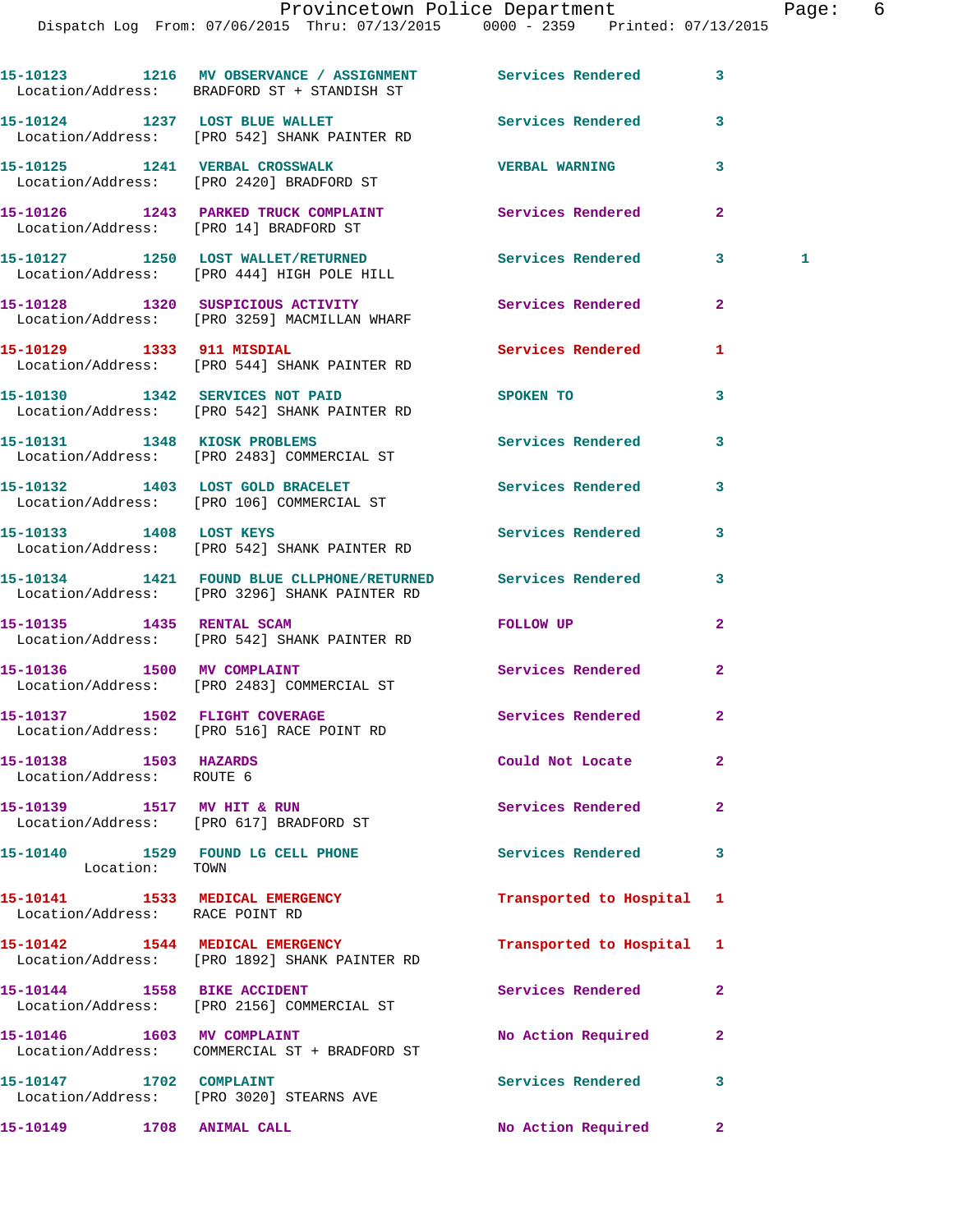|                                                                                       |                       |                                                                                                                                                                                                                    | Page:                                                                                                                                                                                                                                                                                                                                                                                                                                                                                                                                                                                                                                                                                                                                                                                                                                                                                                                                                                                                                                        | 7                                                          |
|---------------------------------------------------------------------------------------|-----------------------|--------------------------------------------------------------------------------------------------------------------------------------------------------------------------------------------------------------------|----------------------------------------------------------------------------------------------------------------------------------------------------------------------------------------------------------------------------------------------------------------------------------------------------------------------------------------------------------------------------------------------------------------------------------------------------------------------------------------------------------------------------------------------------------------------------------------------------------------------------------------------------------------------------------------------------------------------------------------------------------------------------------------------------------------------------------------------------------------------------------------------------------------------------------------------------------------------------------------------------------------------------------------------|------------------------------------------------------------|
| Location/Address: [PRO 320] COMMERCIAL ST                                             |                       |                                                                                                                                                                                                                    |                                                                                                                                                                                                                                                                                                                                                                                                                                                                                                                                                                                                                                                                                                                                                                                                                                                                                                                                                                                                                                              |                                                            |
| Location/Address: [PRO 2704] COMMERCIAL ST                                            |                       |                                                                                                                                                                                                                    | $\overline{2}$                                                                                                                                                                                                                                                                                                                                                                                                                                                                                                                                                                                                                                                                                                                                                                                                                                                                                                                                                                                                                               |                                                            |
| Location/Address: [PRO 2543] MACMILLAN WHARF                                          |                       | $\overline{2}$                                                                                                                                                                                                     |                                                                                                                                                                                                                                                                                                                                                                                                                                                                                                                                                                                                                                                                                                                                                                                                                                                                                                                                                                                                                                              |                                                            |
| Location/Address: [PRO 2490] PROVINCELANDS RD                                         |                       |                                                                                                                                                                                                                    |                                                                                                                                                                                                                                                                                                                                                                                                                                                                                                                                                                                                                                                                                                                                                                                                                                                                                                                                                                                                                                              |                                                            |
| 15-10153 1824 ANIMAL CALL<br>Location/Address: [PRO 63] BRADFORD ST EXT               |                       |                                                                                                                                                                                                                    |                                                                                                                                                                                                                                                                                                                                                                                                                                                                                                                                                                                                                                                                                                                                                                                                                                                                                                                                                                                                                                              |                                                            |
|                                                                                       |                       |                                                                                                                                                                                                                    |                                                                                                                                                                                                                                                                                                                                                                                                                                                                                                                                                                                                                                                                                                                                                                                                                                                                                                                                                                                                                                              |                                                            |
| 15-10155 1840 GENERAL INFO                                                            |                       |                                                                                                                                                                                                                    |                                                                                                                                                                                                                                                                                                                                                                                                                                                                                                                                                                                                                                                                                                                                                                                                                                                                                                                                                                                                                                              |                                                            |
| Location/Address: [PRO 512] PRINCE ST                                                 |                       |                                                                                                                                                                                                                    |                                                                                                                                                                                                                                                                                                                                                                                                                                                                                                                                                                                                                                                                                                                                                                                                                                                                                                                                                                                                                                              |                                                            |
|                                                                                       |                       |                                                                                                                                                                                                                    |                                                                                                                                                                                                                                                                                                                                                                                                                                                                                                                                                                                                                                                                                                                                                                                                                                                                                                                                                                                                                                              |                                                            |
| 15-10157 1931 MEDICAL EMERGENCY<br>Location/Address: [PRO 1021] NICKERSON ST          |                       |                                                                                                                                                                                                                    |                                                                                                                                                                                                                                                                                                                                                                                                                                                                                                                                                                                                                                                                                                                                                                                                                                                                                                                                                                                                                                              |                                                            |
|                                                                                       |                       |                                                                                                                                                                                                                    |                                                                                                                                                                                                                                                                                                                                                                                                                                                                                                                                                                                                                                                                                                                                                                                                                                                                                                                                                                                                                                              |                                                            |
| Location: COMMERCIAL ST                                                               |                       |                                                                                                                                                                                                                    |                                                                                                                                                                                                                                                                                                                                                                                                                                                                                                                                                                                                                                                                                                                                                                                                                                                                                                                                                                                                                                              |                                                            |
| Location/Address: [PRO 385] COMMERCIAL ST                                             |                       |                                                                                                                                                                                                                    |                                                                                                                                                                                                                                                                                                                                                                                                                                                                                                                                                                                                                                                                                                                                                                                                                                                                                                                                                                                                                                              |                                                            |
| Location/Address: [PRO 569] WINSLOW ST                                                |                       |                                                                                                                                                                                                                    |                                                                                                                                                                                                                                                                                                                                                                                                                                                                                                                                                                                                                                                                                                                                                                                                                                                                                                                                                                                                                                              |                                                            |
| 15-10163 2140 MV STOP<br>Location/Address: JEROME SMITH RD                            |                       | $\mathbf{3}$                                                                                                                                                                                                       |                                                                                                                                                                                                                                                                                                                                                                                                                                                                                                                                                                                                                                                                                                                                                                                                                                                                                                                                                                                                                                              |                                                            |
| Location/Address: [PRO 519] RACE POINT RD                                             |                       |                                                                                                                                                                                                                    |                                                                                                                                                                                                                                                                                                                                                                                                                                                                                                                                                                                                                                                                                                                                                                                                                                                                                                                                                                                                                                              |                                                            |
| Location/Address: [PRO 395] COMMERCIAL ST<br>Refer To Arrest: 15-159-AR               |                       |                                                                                                                                                                                                                    | 2                                                                                                                                                                                                                                                                                                                                                                                                                                                                                                                                                                                                                                                                                                                                                                                                                                                                                                                                                                                                                                            |                                                            |
| Location/Address: [PRO 544] SHANK PAINTER RD                                          |                       |                                                                                                                                                                                                                    |                                                                                                                                                                                                                                                                                                                                                                                                                                                                                                                                                                                                                                                                                                                                                                                                                                                                                                                                                                                                                                              |                                                            |
| 15-10168 2311 BUILDING/PROPERTY CHECK<br>Location/Address: [PRO 530] SHANK PAINTER RD |                       |                                                                                                                                                                                                                    |                                                                                                                                                                                                                                                                                                                                                                                                                                                                                                                                                                                                                                                                                                                                                                                                                                                                                                                                                                                                                                              |                                                            |
| Location/Address: BRADFORD ST + HOWLAND ST                                            |                       | 3                                                                                                                                                                                                                  |                                                                                                                                                                                                                                                                                                                                                                                                                                                                                                                                                                                                                                                                                                                                                                                                                                                                                                                                                                                                                                              |                                                            |
| 15-10170 2336 MV STOP<br>Location/Address: BRADFORD ST + HOWLAND ST                   | <b>VERBAL WARNING</b> |                                                                                                                                                                                                                    |                                                                                                                                                                                                                                                                                                                                                                                                                                                                                                                                                                                                                                                                                                                                                                                                                                                                                                                                                                                                                                              |                                                            |
| 15-10171 2349 MV STOP<br>Location/Address: BRADFORD ST + ANTHONY ST                   |                       | 3                                                                                                                                                                                                                  |                                                                                                                                                                                                                                                                                                                                                                                                                                                                                                                                                                                                                                                                                                                                                                                                                                                                                                                                                                                                                                              |                                                            |
|                                                                                       |                       | 15-10151 1740 SUSPICIOUS ACTIVITY SPOKEN TO<br>Location/Address: [PRO 2277] BRADFORD ST + SHANK PAINTER RD<br>15-10162 2129 MEDICAL EMERGENCY<br>15-10169 2328 MV OBSERVANCE / ASSIGNMENT<br><b>VERBAL WARNING</b> | Provincetown Police Department<br>Dispatch Log From: 07/06/2015 Thru: 07/13/2015 0000 - 2359 Printed: 07/13/2015<br>15-10152 1748 ASSIST AGENCY / NPS Taken/Referred to Other 3<br>Services Rendered 2<br>15-10154 1824 MV COMPLAINT Could Not Locate 2<br>No Action Required 3<br>15-10156 1928 BUILDING/PROPERTY CHECK BLDG/PROP Checked/Secure 3<br>15-10158 1929 PARKING COMPLAINT / GENERAL Services Rendered 3<br>Location/Address: RYDER ST<br>Transported to Hospital 1<br>15-10159 1949 BUILDING/PROPERTY CHECK BLDG/PROP Checked/Secure 3<br>Location/Address: [PRO 519] RACE POINT RD<br>15-10160 2023 PARK, WALK & TALK NO Action Required 2<br>15-10161 2121 LARCENY /FORGERY / FRAUD Services Rendered 2<br>Transported to Hospital 1<br><b>VERBAL WARNING</b><br>15-10164 2148 BUILDING/PROPERTY CHECK BLDG/PROP Checked/Secure 3<br>15-10166 2154 COMPLAINT/MEDICAL-SEC Arrest(s) Made 3<br>15-10167 2231 BUILDING/PROPERTY CHECK BLDG/PROP Checked/Secure 3<br>BLDG/PROP Checked/Secure 3<br>No Action Required<br>$\sim$ 3 | 15-10148 1711 BIKE ACCIDENT 1711 Transported to Hospital 2 |

**15-10172 0006 LOBBY TRAFFIC Services Rendered 2**  Location/Address: [PRO 542] SHANK PAINTER RD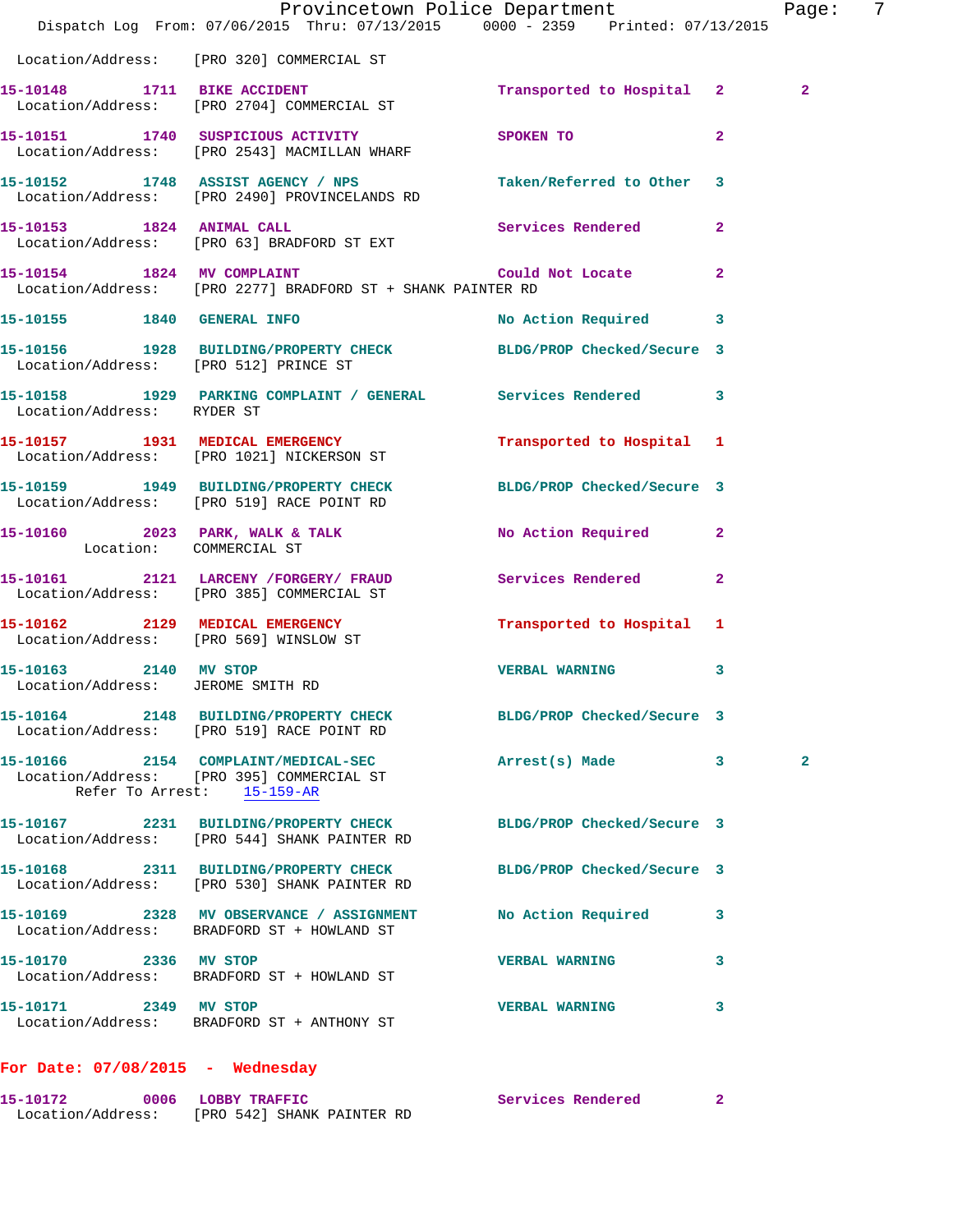|                                        | 15-10173 0027 PROPERTY CHECK REQ.<br>Location/Address: [PRO 196] COMMERCIAL ST                           | Services Rendered 3        |                |
|----------------------------------------|----------------------------------------------------------------------------------------------------------|----------------------------|----------------|
|                                        | 15-10174 0039 BUILDING/PROPERTY CHECK<br>Location/Address: [PRO 447] JEROME SMITH RD                     | BLDG/PROP Checked/Secure 3 |                |
|                                        | 15-10175 0100 PARK, WALK & TALK<br>Location/Address: [PRO 105] COMMERCIAL ST                             | No Action Required         | $\mathbf{2}$   |
|                                        | 15-10176 0156 BUILDING/PROPERTY CHECK<br>Location/Address: [PRO 3259] MACMILLAN WHARF                    | BLDG/PROP Checked/Secure 3 |                |
|                                        | 15-10177 0204 BUILDING/PROPERTY CHECK<br>Location/Address: [PRO 3296] SHANK PAINTER RD                   | BLDG/PROP Checked/Secure 3 |                |
|                                        | 15-10178 0206 BUILDING/PROPERTY CHECK<br>Location/Address: [PRO 1778] SHANK PAINTER RD                   | BLDG/PROP Checked/Secure 3 |                |
|                                        | 15-10179 0244 BUILDING/PROPERTY CHECK<br>Location/Address: [PRO 444] HIGH POLE HILL                      | BLDG/PROP Checked/Secure 3 |                |
|                                        | 15-10180 0305 BUILDING/PROPERTY CHECK<br>Location/Address: [PRO 440] HARRY KEMP WAY                      | BLDG/PROP Checked/Secure 3 |                |
| Location/Address: [TRU] S HIGHLAND RD  | 15-10181 0333 ASSIST AGENCY /TRURO PD                                                                    | <b>Services Rendered</b>   | 3              |
| Location/Address: [PRO 606] CONWELL ST | 15-10182 0626 NOISE COMPLAINT                                                                            | No Action Required         | 3              |
|                                        | 15-10183 0747 PARK, WALK & TALK<br>Location/Address: [PRO 2977] COMMERCIAL ST                            | Services Rendered          | $\overline{2}$ |
|                                        | 15-10184 0802 BUILDING/PROPERTY CHECK<br>Location/Address: [PRO 2898] JEROME SMITH RD                    | BLDG/PROP Checked/Secure 3 |                |
| 15-10185 0805 WIRES DOWN               | Location/Address: [PRO 3121] COMMERCIAL ST                                                               | Services Rendered          | $\mathbf{2}$   |
| 15-10186 0809 D.O.T.                   | Location/Address: [PRO 1363] CONANT ST                                                                   | Transported to Hospital 1  |                |
| 15-10187 0811 PANIC ATTACK             | Location/Address: [PRO 3259] MACMILLAN WHARF                                                             | Services Rendered 1        |                |
|                                        | 15-10188 0818 ASSIST AGENCY / MUTUAL AID Services Rendered<br>Location/Address: [TRU] S HIGHLAND + MOSES |                            | 3              |
|                                        | 15-10189 0901 MV OBSERVANCE / ASSIGNMENT Services Rendered<br>Location/Address: [PRO 3430] COMMERCIAL ST |                            | $\mathbf{3}$   |
|                                        | 15-10190 0906 LOST MA LICENSE<br>Location/Address: [PRO 542] SHANK PAINTER RD                            | <b>Services Rendered</b>   | 3              |
| 15-10191 0911 ALARM - GENERAL          | Location/Address: [PRO 173] COMMERCIAL ST                                                                | False Alarm                | 1              |
|                                        | 15-10192 0916 ANIMAL CALL/DOG TIED<br>Location/Address: [PRO 175] COMMERCIAL ST                          | SPOKEN TO                  | $\mathbf{2}$   |
| 15-10193 0958 ASSIST CITIZEN           | Location/Address: [PRO 542] SHANK PAINTER RD                                                             | SPOKEN TO                  | 3              |
| 15-10194 1008 HARASSMENT               | Location/Address: [PRO 542] SHANK PAINTER RD                                                             | SPOKEN TO                  | $\mathbf{2}$   |
| 15-10195 1039 LOST GREEN WALLET        | Location/Address: [PRO 542] SHANK PAINTER RD                                                             | <b>Services Rendered</b>   | 3              |
| 15-10196    1045    FOUND WALLET       |                                                                                                          | Services Rendered 3        |                |

Location/Address: [PRO 1953] COMMERCIAL ST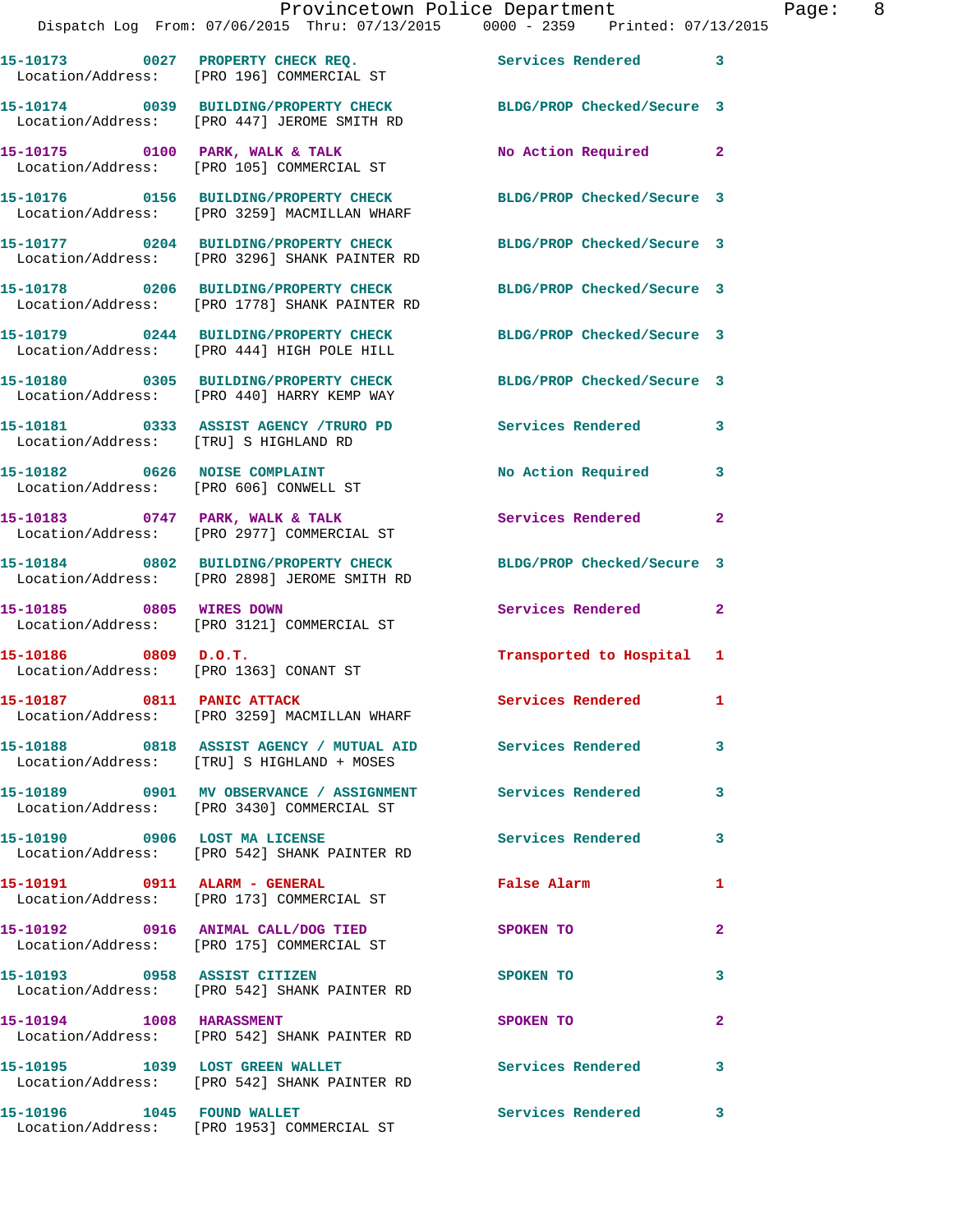Dispatch Log From: 07/06/2015 Thru: 07/13/2015 0000 - 2359 Printed: 07/13/2015

|                                                                         | 15-10197 1104 IDENTITY THEFT<br>Location/Address: [PRO 542] SHANK PAINTER RD        | SPOKEN TO                 | $\mathbf{2}$               |
|-------------------------------------------------------------------------|-------------------------------------------------------------------------------------|---------------------------|----------------------------|
|                                                                         | 15-10198 1109 AIRPORT COVERAGE<br>Location/Address: [PRO 516] RACE POINT RD         | Services Rendered         | $\overline{2}$             |
| 15-10199 1137 MV ACCIDENT                                               | Location/Address: COMMERCIAL ST + MECHANIC ST                                       | Services Rendered         | 1                          |
|                                                                         | Location/Address: [PRO 1976] COMMERCIAL ST                                          |                           | 3                          |
| Location/Address: [PRO 2521] ROUTE 6                                    | 15-10201 1214 MV OBSERVANCE / ASSIGNMENT Services Rendered                          |                           | $\overline{\mathbf{3}}$    |
|                                                                         | 15-10202 1241 ANIMAL CALL/LOOSE DOG<br>Location/Address: [PRO 3746] BRADFORD ST EXT | <b>Services Rendered</b>  | $\overline{\phantom{0}}$ 2 |
|                                                                         | 15-10203 1242 MEDICAL EMERGENCY<br>Location/Address: [PRO 3222] ALDEN ST            | Transported to Hospital 1 |                            |
| Location/Address: RYDER ST                                              | 15-10204 1248 PARKING COMPLAINT / GENERAL Citation/Warning Issued 3                 |                           |                            |
| Location/Address: ROUTE 6                                               | 15-10205 1252 MV OBSERVANCE / ASSIGNMENT                                            | No Action Required        | 3                          |
|                                                                         | 15-10206 1332 DIFFICULTY BREATHING<br>Location/Address: [PRO 3432] COMMERCIAL ST    | Services Rendered         | 1                          |
| 15-10207 1347 HAZARDS                                                   | Location/Address: [PRO 272] COMMERCIAL ST                                           | SPOKEN TO                 | $\mathbf{2}$               |
| 15-10208 1358 FIRE, BRUSH<br>Location/Address: [PRO 521] ROUTE 6        |                                                                                     | Extinguished              | 1                          |
|                                                                         | 15-10209 1435 HARASSMENT<br>Location/Address: [PRO 542] SHANK PAINTER RD            | SPOKEN TO                 | $\mathbf{2}$               |
| 15-10210 1453 NOISE COMPLAINT                                           | Location/Address: [PRO 208] COMMERCIAL ST                                           | <b>Services Rendered</b>  | 3                          |
|                                                                         | 15-10211 1527 SUSPICIOUS ACTIVITY<br>Location/Address: [PRO 1994] COMMERCIAL ST     | Unfounded                 | $\overline{a}$             |
| 15-10212 1529 911 GENERAL                                               | Location/Address: [PRO 1972] WINTHROP ST                                            | <b>Services Rendered</b>  | $\mathbf{1}$               |
| 15-10213 1556 NOISE COMPLAINT                                           | Location/Address: [PRO 3094] COMMERCIAL ST                                          | Unfounded                 | $\mathbf{3}$               |
| 15-10214   1624   ANIMAL CALL<br>Location/Address: [PRO 1949] WHORFS CT |                                                                                     | Services Rendered         | $\mathbf{2}$               |
| 15-10215 1630 SHOPLIFTER                                                | Location/Address: [PRO 3314] COMMERCIAL ST                                          | Services Rendered         | $\mathbf{2}$               |
| Location/Address: [PRO 60] BRADFORD ST                                  | 15-10216 1706 ANIMAL CALL/WOUNDED FOX                                               | <b>GONE ON ARRIVAL</b>    | $\overline{2}$             |
| $15-10217$ 1709 $D.O.T.$<br>Location/Address: [PRO 3222] ALDEN ST       |                                                                                     | Transported to Hospital   | 1                          |
| $15-10218$ 1745 PARK, WALK & TALK                                       | Location/Address: [PRO 1860] COMMERCIAL ST                                          | Services Rendered         | $\mathbf{2}$               |
|                                                                         | 15-10219 1803 ABANDONED 9-1-1<br>Location/Address: [PRO 63] BRADFORD ST EXT         | Services Rendered         | 1                          |
| 15-10221 1915 LOST WALLET                                               |                                                                                     | Services Rendered         | 3                          |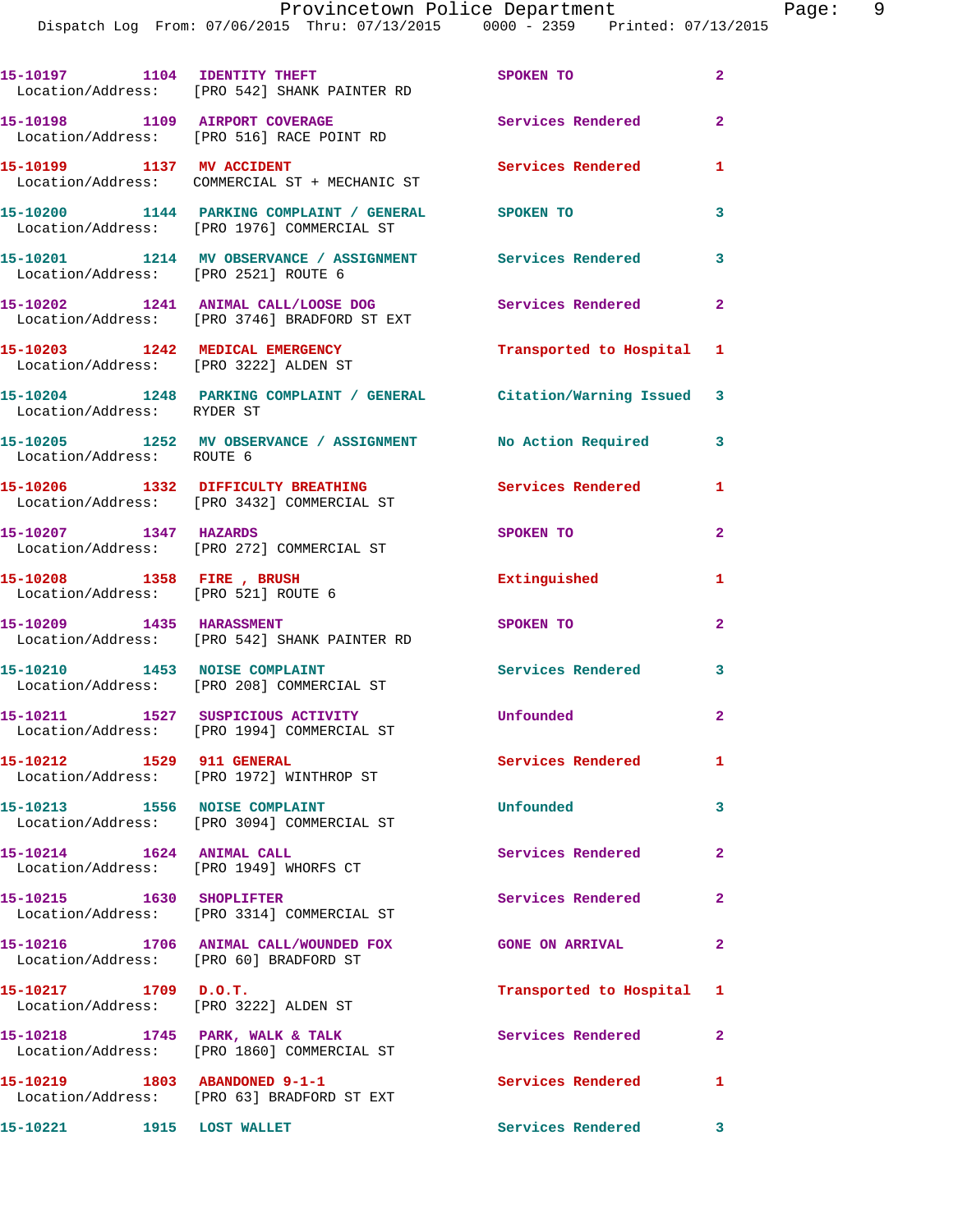|                                                          |                                                                                                               | Provincetown Police Department The Page: 10 |              |    |  |
|----------------------------------------------------------|---------------------------------------------------------------------------------------------------------------|---------------------------------------------|--------------|----|--|
|                                                          | Dispatch Log From: 07/06/2015 Thru: 07/13/2015 0000 - 2359 Printed: 07/13/2015                                |                                             |              |    |  |
|                                                          | Location/Address: [PRO 338] SHANK PAINTER RD                                                                  |                                             |              |    |  |
| Location/Address: BRADFORD ST                            | 15-10222 1923 BUILDING/PROPERTY CHECK BLDG/PROP Checked/Secure 3                                              |                                             |              |    |  |
|                                                          | 15-10224 2038 MV OBSERVANCE / ASSIGNMENT No Action Required 3<br>Location/Address: BRADFORD ST + RYDER ST     |                                             |              |    |  |
|                                                          | 15-10225 2040 BUILDING/PROPERTY CHECK BLDG/PROP Checked/Secure 3<br>Location/Address: [PRO 16] MAYFLOWER AVE  |                                             |              |    |  |
|                                                          | Location/Address: BRADFORD ST + CONWELL ST                                                                    |                                             | 3            |    |  |
|                                                          | 15-10228 2118 PARKING COMPLAINT / GENERAL Services Rendered 3<br>Location/Address: [PRO 2500] COMMERCIAL ST   |                                             |              |    |  |
| 15-10229 2131 MV STOP                                    | Location/Address: COMMERCIAL ST + BRADFORD ST                                                                 | <b>VERBAL WARNING</b>                       | 3            |    |  |
|                                                          | 15-10230 2141 BUILDING/PROPERTY CHECK BLDG/PROP Checked/Secure 3<br>Location/Address: [PRO 196] COMMERCIAL ST |                                             |              |    |  |
|                                                          | 15-10231 2143 PARK, WALK & TALK No Action Required 2<br>Location/Address: [PRO 2020] COMMERCIAL ST            |                                             |              |    |  |
|                                                          | 15-10232 2150 MV COMPLAINT<br>Location/Address: BRADFORD ST + FRANKLIN ST                                     | Could Not Locate                            | $\mathbf{2}$ |    |  |
|                                                          | 15-10233 2209 BUILDING/PROPERTY CHECK BLDG/PROP Checked/Secure 3<br>Location/Address: [PRO 519] RACE POINT RD |                                             |              |    |  |
| Location/Address: [PRO 80] CARVER ST                     | 15-10234 2209 MEDICAL EMERGENCY                                                                               | No Action Required 1                        |              |    |  |
| Location/Address: CONWELL ST                             | 15-10237 2220 ANIMAL CALL                                                                                     | No Action Required                          | $\mathbf{2}$ |    |  |
|                                                          | 15-10236 2225 DISTURBANCE SPOKEN TO<br>Location/Address: [PRO 1760] PRISCILLA ALDEN RD                        |                                             | 1            |    |  |
| 15-10239 2235 DISTURBANCE                                | Location/Address: [PRO 204] COMMERCIAL ST                                                                     | SPOKEN TO                                   | 1            |    |  |
| 15-10238 2236 COMPLAINT                                  | Location/Address: [PRO 399] COMMERCIAL ST                                                                     | Services Rendered                           | 3            |    |  |
| 15-10240 2318 FOLLOW UP                                  | Location/Address: [PRO 3973] BRADFORD ST                                                                      | No Action Required                          | -2           |    |  |
| For Date: $07/09/2015$ - Thursday                        |                                                                                                               |                                             |              |    |  |
|                                                          | 15-10242 0000 LOBBY TRAFFIC<br>Location/Address: [PRO 542] SHANK PAINTER RD                                   | Services Rendered 2                         |              | 32 |  |
|                                                          | 15-10243 0020 BUILDING/PROPERTY CHECK BLDG/PROP Checked/Secure 3<br>Location/Address: [PRO 1646] WINSLOW ST   |                                             |              |    |  |
|                                                          | 15-10244 0026 MV OBSERVANCE / ASSIGNMENT Services Rendered<br>Location/Address: BRADFORD ST + HOWLAND ST      |                                             | 3            |    |  |
|                                                          | 15-10245 0045 BUILDING/PROPERTY CHECK<br>Location/Address: [PRO 196] COMMERCIAL ST                            | BLDG/PROP Checked/Secure 3                  |              |    |  |
| 15-10246 0055 MV STOP                                    | Location/Address: [PRO 3456] RYDER ST<br>Refer To Summons: 15-161-AR                                          | <b>Vehicle Towed</b>                        | 3            |    |  |
| 15-10247 0130 FOLLOW UP<br>Location/Address: BRADFORD ST |                                                                                                               | No Action Required                          | -2           |    |  |
|                                                          |                                                                                                               |                                             |              |    |  |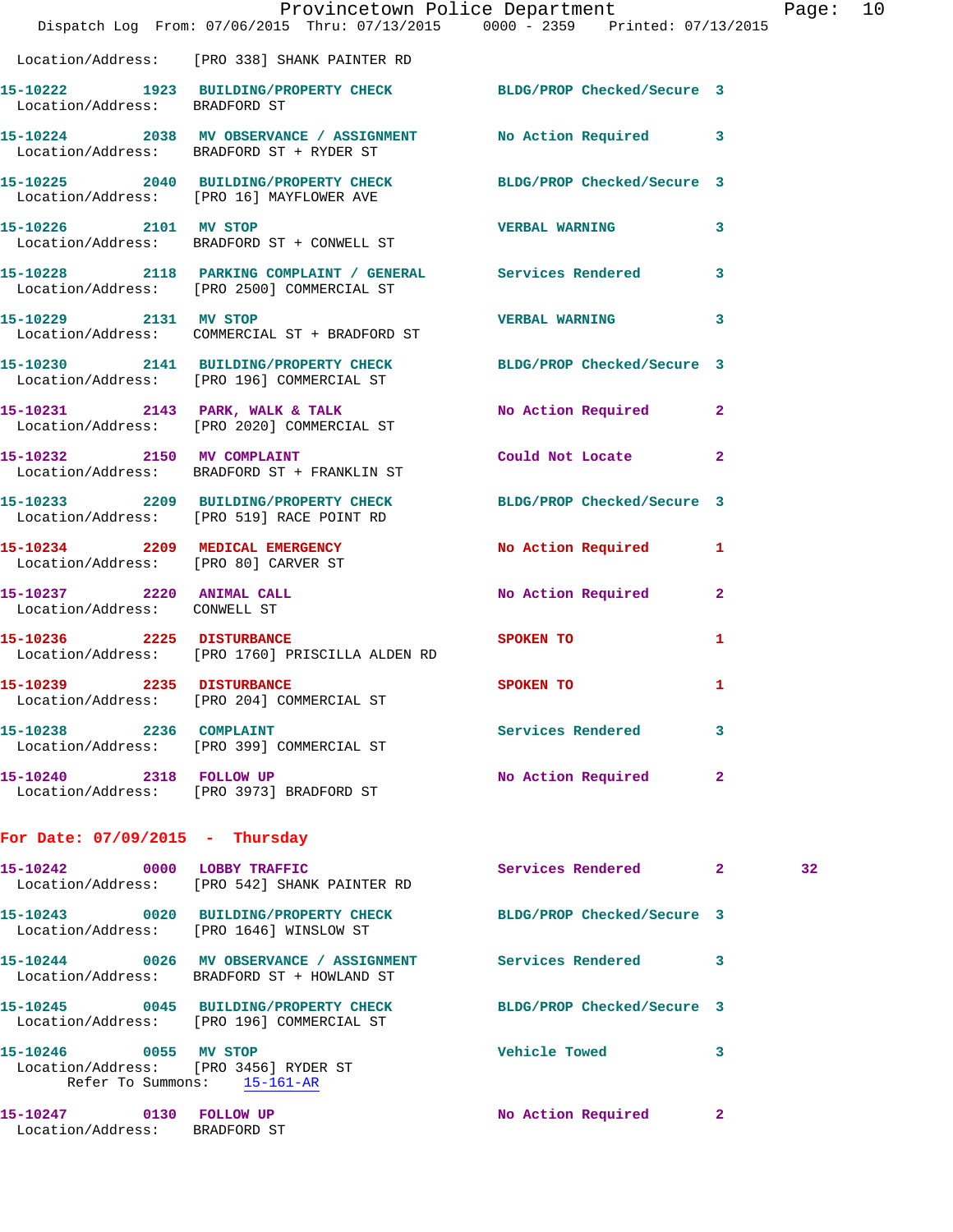**15-10249 0207 BUILDING/PROPERTY CHECK BLDG/PROP Checked/Secure 3**  Location/Address: [PRO 444] HIGH POLE HILL **15-10250 0548 BUILDING/PROPERTY CHECK BLDG/PROP Checked/Secure 3**  Location/Address: [PRO 1638] COMMERCIAL ST **15-10252 0637 911 GENERAL-TTY TEST CALL No Action Required 1**  Location/Address: [PRO 542] SHANK PAINTER RD **15-10253 0712 ANIMAL CALL/RACCOON Services Rendered 2**  Location/Address: HOWLAND ST **15-10254 0753 BUILDING/PROPERTY CHECK Services Rendered 3**  Location/Address: [PRO 2977] COMMERCIAL ST **15-10255 0810 BUILDING/PROPERTY CHECK BLDG/PROP Checked/Secure 3**  Location/Address: [PRO 105] COMMERCIAL ST **15-10256 0812 COURT Services Rendered 3**  Location/Address: SHANK PAINTER RD **15-10257 0822 PARKING COMPLAINT / GENERAL SPOKEN TO 3**  Location/Address: NELSON AVE **15-10258 0849 NEIGHBOR DISPUTE SPOKEN TO 3**  Location/Address: [PRO 1865] COMMERCIAL ST **15-10259 0943 LOST READING GLASSES Services Rendered 3**  Location/Address: [PRO 542] SHANK PAINTER RD **15-10260 1011 AIRPORT Services Rendered 2**  Location/Address: [PRO 516] RACE POINT RD **15-10261 1032 MV OBSERVANCE / ASSIGNMENT Services Rendered 3**  Location/Address: [PRO 3440] ROUTE 6 **15-10262 1040 BUILDING/PROPERTY CHECK BLDG/PROP Checked/Secure 3**  Location/Address: [PRO 105] COMMERCIAL ST **15-10263 1051 COMPLAINT SPOKEN TO 3**  Location/Address: [PRO 542] SHANK PAINTER RD **15-10265 1201 FOUND NY LICENSE Services Rendered 3**  Location/Address: [PRO 542] SHANK PAINTER RD **15-10266 1203 ASSIST CITIZEN/FINGERPRINTS Services Rendered 3**  Location/Address: [PRO 542] SHANK PAINTER RD **15-10267 1208 PARKING COMPLAINT / GENERAL SPOKEN TO 3**  Location/Address: COMMERCIAL ST + WEST VINE ST **15-10268 1303 D.O.T. Transported to Hospital 1**  Location/Address: [PRO 440] HARRY KEMP WAY 15-10269 1340 PARK, WALK & TALK **Services Rendered** 2 Location/Address: [PRO 332] COMMERCIAL ST 15-10270 1359 BIKE REMOVAL Services Rendered 2 Location/Address: [PRO 519] RACE POINT RD **15-10285 1430 GENERAL INFO Services Rendered 3 15-10271 1451 ANIMAL CALL/DOG BITE Services Rendered 2**  Location/Address: [PRO 542] SHANK PAINTER RD 15-10274 1541 PARK, WALK & TALK **Services Rendered** 2 Location/Address: [PRO 105] COMMERCIAL ST **15-10275 1541 MEDICAL EMERGENCY Transported to Hospital 1**  Location/Address: [PRO 440] HARRY KEMP WAY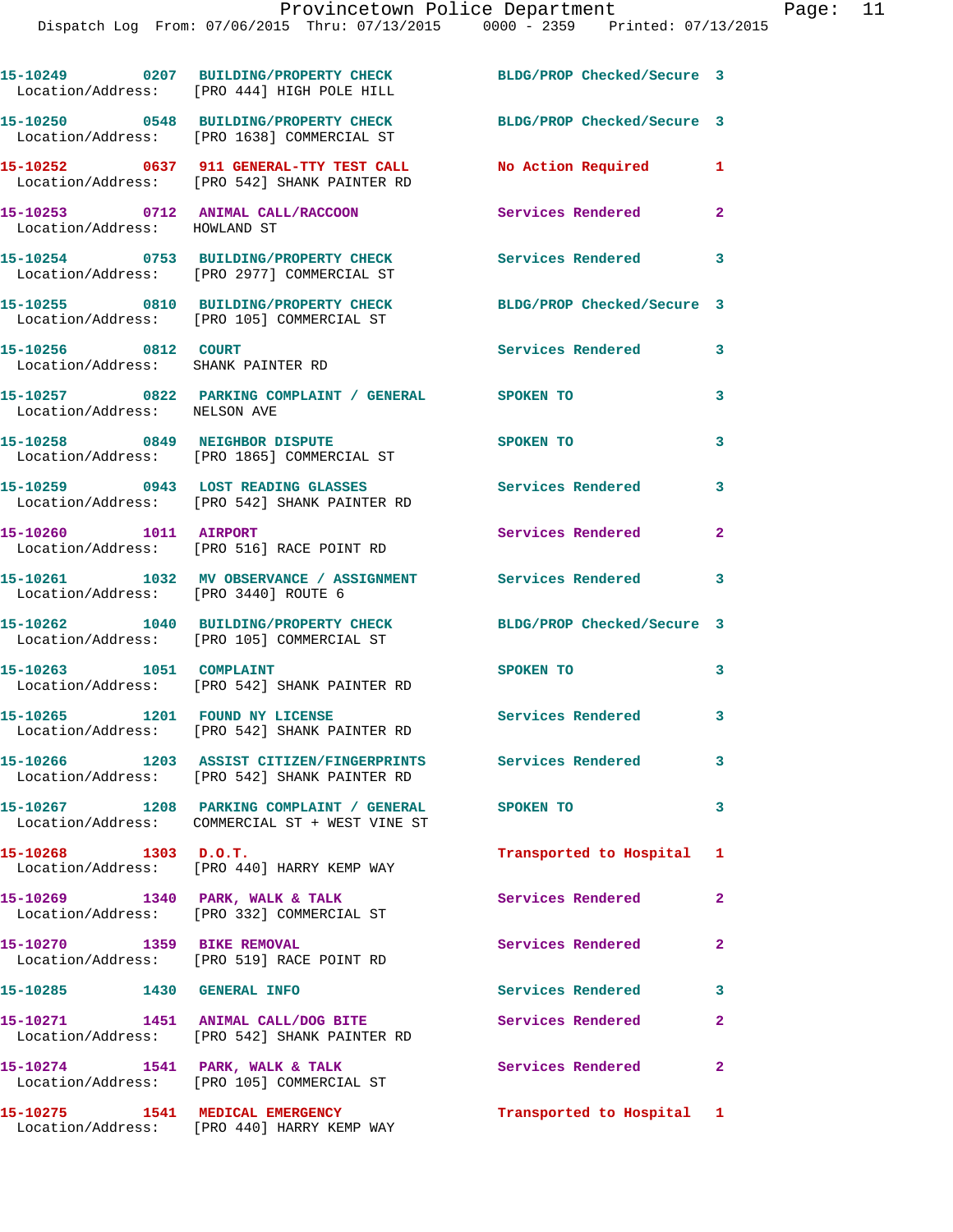|                                                                                                  | 15-10276 1550 FOUND VISA DEBIT CARD<br>Location/Address: [PRO 542] SHANK PAINTER RD                    | Services Rendered          | 3              |    |
|--------------------------------------------------------------------------------------------------|--------------------------------------------------------------------------------------------------------|----------------------------|----------------|----|
|                                                                                                  | 15-10277 1559 LOST IPHONE 4<br>Location/Address: [PRO 542] SHANK PAINTER RD                            | Services Rendered          | 3              |    |
|                                                                                                  | 15-10278 1622 MEDICAL EMERGENCY<br>Location/Address: [PRO 1892] SHANK PAINTER RD                       | Services Rendered          | 1              |    |
| 15-10279 1626 DOG IN CAR                                                                         | Location/Address: [PRO 3296] SHANK PAINTER RD                                                          | No Action Required         | $\mathbf{2}$   |    |
| 15-10280 1634 911 HANG UP                                                                        | Location/Address: [PRO 1542] COMMERCIAL ST                                                             | <b>Services Rendered</b>   | 1              |    |
| 15-10281 1637 MV ACCIDENT<br>Location/Address: [PRO 2519] ROUTE 6<br>Refer To Accident: 15-31-AC |                                                                                                        | Vehicle Towed              | $\mathbf{1}$   | 4  |
|                                                                                                  | 15-10282 1707 PARKING COMPLAINT / GENERAL Services Rendered<br>Location/Address: [PRO 595] BRADFORD ST |                            | 3              |    |
|                                                                                                  | 15-10283 1739 FOUND PRES SUNGLASS/CASE<br>Location/Address: [PRO 542] SHANK PAINTER RD                 | <b>Services Rendered</b>   | 3              |    |
|                                                                                                  | 15-10284 1811 BUILDING/PROPERTY CHECK<br>Location/Address: [PRO 1778] SHANK PAINTER RD                 | BLDG/PROP Checked/Secure 3 |                |    |
|                                                                                                  | 15-10286 1821 NOISE COMPLAINT<br>Location/Address: [PRO 3768] COMMERCIAL ST                            | SPOKEN TO                  | 3              |    |
|                                                                                                  | 15-10287 1827 MEDICAL EMERGENCY<br>Location/Address: [PRO 106] COMMERCIAL ST                           | <b>PATIENT REFUSAL</b>     | 1              |    |
| 15-10288 1836 RENTAL SCAM                                                                        | Location/Address: [PRO 542] SHANK PAINTER RD                                                           | Services Rendered          | $\overline{a}$ |    |
|                                                                                                  | 15-10289 1907 MV VANDALISM<br>Location/Address: [PRO 57] BRADFORD ST                                   | Services Rendered          | 2              |    |
|                                                                                                  | 15-10290 1918 COMPLAINT - STREET PERFORMERS<br>Location: [PRO 3431] LOPES SQUARE                       | Services Rendered          | 3              |    |
|                                                                                                  | 15-10291 1930 BOLO FROM HARWICH PD<br>Location/Address: [PRO 3430] COMMERCIAL ST                       | <b>Services Rendered</b>   | $\mathbf{3}$   | 1. |
|                                                                                                  | 15-10292 1944 LOST PRESCRIPTION GLASSES<br>Location/Address: [PRO 105] COMMERCIAL ST                   | Services Rendered          | 3              |    |
|                                                                                                  | 15-10293 1952 MEDICAL EMERGENCY<br>Location/Address: [PRO 3222] ALDEN ST                               | Transported to Hospital    | 1              |    |
|                                                                                                  | 15-10295 2117 LOST PLAID JACKET<br>Location/Address: [PRO 105] COMMERCIAL ST                           | <b>Services Rendered</b>   | 3              |    |
|                                                                                                  | 15-10297 2143 FOUND WALLET/RETURNED<br>Location: [PRO 3431] LOPES SQUARE                               | <b>Services Rendered</b>   | 3              |    |
|                                                                                                  | 15-10299 2328 BUILDING/PROPERTY CHECK<br>Location/Address: [PRO 3259] MACMILLAN WHARF                  | BLDG/PROP Checked/Secure 3 |                |    |
|                                                                                                  | 15-10300 2343 MV OBSERVANCE / ASSIGNMENT<br>Location/Address: BRADFORD ST + HOWLAND ST                 | Services Rendered          | 3              |    |
| 15-10301 2348 MV STOP                                                                            | Location/Address: ROUTE 6 + HOWLAND ST                                                                 | <b>VERBAL WARNING</b>      | 3              |    |
| 15-10302 2357 MV STOP                                                                            |                                                                                                        | <b>VERBAL WARNING</b>      | 3              |    |

Location/Address: [PRO 57] BRADFORD ST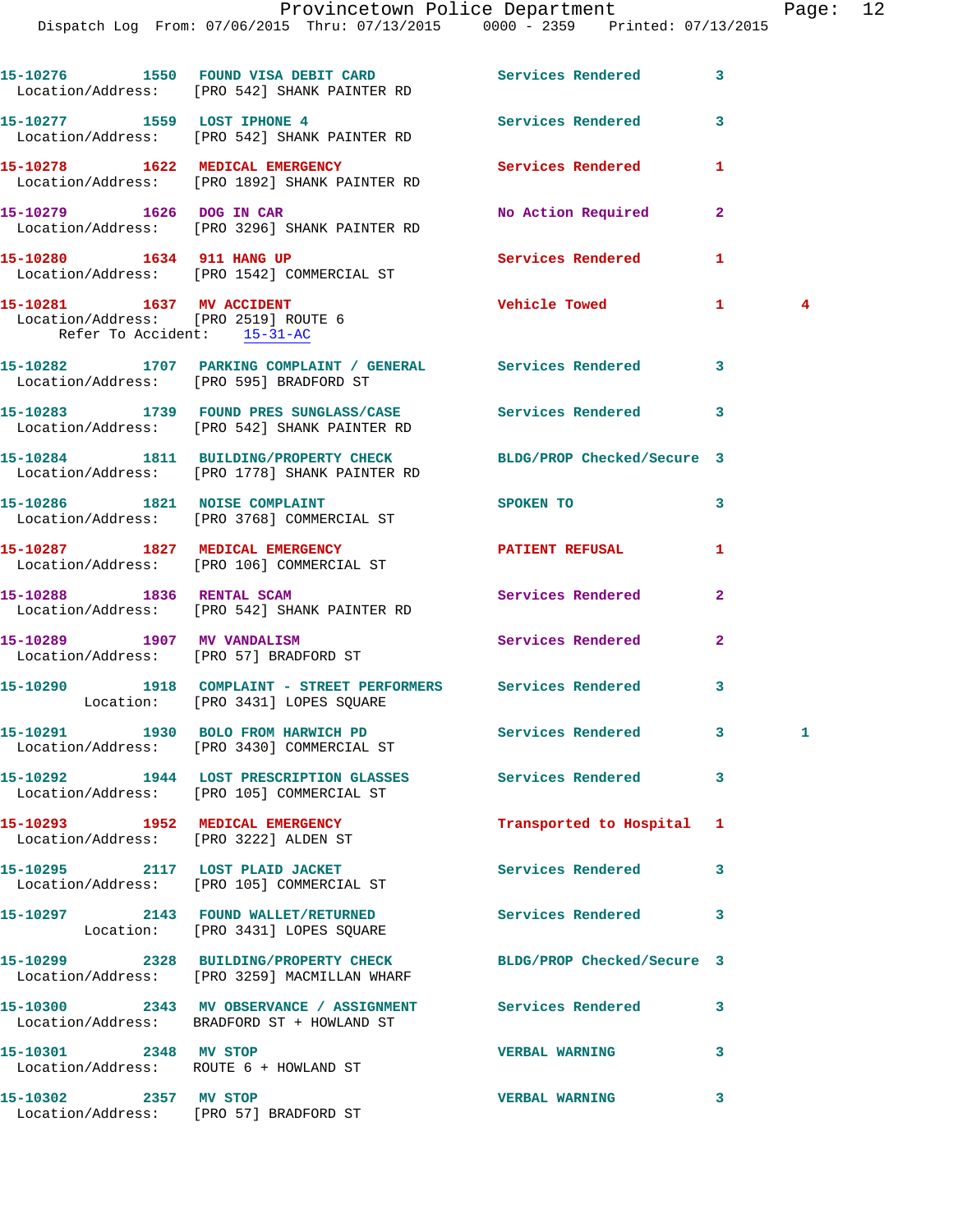## **For Date: 07/10/2015 - Friday**

|                                        | 15-10303 0001 BUILDING/PROPERTY CHECK Services Rendered 3<br>Location/Address: [PRO 3430] COMMERCIAL ST          |                            |              |                 |
|----------------------------------------|------------------------------------------------------------------------------------------------------------------|----------------------------|--------------|-----------------|
| 15-10304 0021 MV STOP                  | Location/Address: ROUTE 6 + HOWLAND ST                                                                           | VERBAL WARNING 3           |              |                 |
|                                        | 15-10305 0022 MV OBSERVANCE / ASSIGNMENT Services Rendered 3<br>Location/Address: [PRO 2489] BRADFORD ST         |                            |              |                 |
|                                        | 15-10306 0030 BUILDING/PROPERTY CHECK<br>Location/Address: [PRO 175] COMMERCIAL ST                               | BLDG/PROP Checked/Secure 3 |              | 18              |
|                                        | 15-10307 0039 LOBBY TRAFFIC<br>Location/Address: [PRO 542] SHANK PAINTER RD                                      | Services Rendered 2        |              | 32 <sub>1</sub> |
| 15-10309 0132 MV STOP                  | Location/Address: ROUTE 6 + HOWLAND ST                                                                           | <b>VERBAL WARNING</b>      | 3            |                 |
|                                        | 15-10310 0141 B & E BURGLARY<br>Location/Address: [PRO 1720] COMMERCIAL ST                                       | <b>Services Rendered</b>   | $\mathbf{2}$ |                 |
| 15-10311 0329 DISORDERLY               | Location/Address: [PRO 951] HOLWAY AVE                                                                           | Services Rendered 2        |              |                 |
|                                        | 15-10312 0441 ALARM - GENERAL<br>Location/Address: [PRO 105] COMMERCIAL ST                                       | BLDG/PROP Checked/Secure 1 |              |                 |
|                                        | 15-10313 0555 BUILDING/PROPERTY CHECK BLDG/PROP Checked/Secure 3<br>Location/Address: [PRO 530] SHANK PAINTER RD |                            |              |                 |
|                                        | 15-10314 0754 FOUND BACKPACK<br>Location/Address: [PRO 2483] COMMERCIAL ST                                       | Services Rendered 3        |              |                 |
|                                        | 15-10315 0806 BUILDING/PROPERTY CHECK Services Rendered 3<br>Location/Address: [PRO 3430] COMMERCIAL ST          |                            |              |                 |
|                                        | 15-10316 0813 STREET SIGN MISSING<br>Location/Address: LAW ST + BRADFORD ST                                      | Taken/Referred to Other 3  |              |                 |
|                                        | 15-10317 0815 BUILDING/PROPERTY CHECK BLDG/PROP Checked/Secure 3<br>Location/Address: [PRO 105] COMMERCIAL ST    |                            |              |                 |
|                                        | 15-10318 0847 FOUND WALLET<br>Location/Address: [PRO 253] COMMERCIAL ST                                          | Services Rendered 3        |              |                 |
|                                        | 15-10319 0900 PEPPER SPRAY EXERCISE<br>Location/Address: [PRO 396] COMMERCIAL ST                                 | No Action Required 3       |              |                 |
|                                        | 15-10320 0909 MV OBSERVANCE / ASSIGNMENT Services Rendered<br>Location/Address: HIGH POLE HL + BRADFORD ST       |                            | $\mathbf{3}$ |                 |
| 15-10321 0951 SERVICE CALL             | Location/Address: [PRO 1952] COMMERCIAL ST                                                                       | Services Rendered 3        |              |                 |
|                                        | 15-10322 0958 CHEST PAINS/TRANSPORT<br>Location/Address: [PRO 440] HARRY KEMP WAY                                | Transported to Hospital 1  |              |                 |
|                                        | 15-10323 1011 MV OBSERVANCE / ASSIGNMENT Services Rendered<br>Location/Address: RACE POINT RD + NELSON AVE       |                            | 3            |                 |
| Location/Address: [PRO 12] BRADFORD ST | 15-10324 1013 FOUND CHASE VISA CARD Services Rendered                                                            |                            | 3            |                 |
| 15-10325 1211 MV HIT & RUN             | Location/Address: [PRO 290] COMMERCIAL ST                                                                        | No Action Required         | $\mathbf{2}$ |                 |
|                                        | 15-10326 1232 ARM LACERATION<br>Location/Address: [PRO 1892] SHANK PAINTER RD                                    | <b>Services Rendered</b>   | 1            |                 |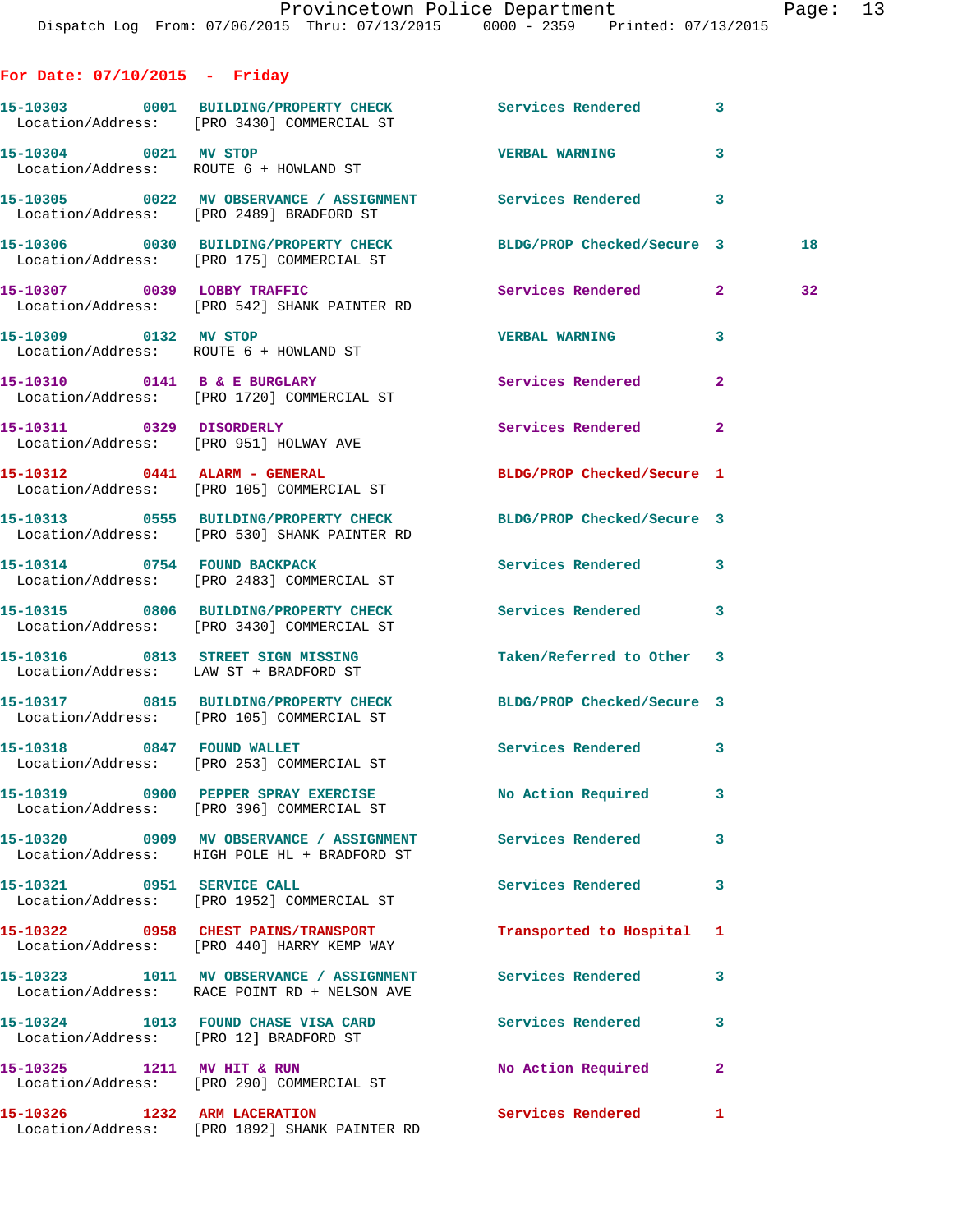|                               | 15-10327 1236 DOG VS. DOG<br>Location/Address: [PRO 3966] SHANK PAINTER RD                                        | Investigated               | $\mathbf{2}$   | $\mathbf{1}$ |
|-------------------------------|-------------------------------------------------------------------------------------------------------------------|----------------------------|----------------|--------------|
|                               | 15-10328 1239 ROAD RAGE COMPLAINT<br>Location/Address: [PRO 542] SHANK PAINTER RD                                 | SPOKEN TO                  | $\overline{a}$ |              |
|                               | 15-10329 1256 PARKED MV ACCIDENT<br>Location/Address: [PRO 3743] COMMERCIAL ST                                    | Services Rendered          | 1              |              |
|                               | 15-10330 1316 ASSAULT<br>Location: [PRO 3431] LOPES SQUARE                                                        | Services Rendered          | 1              |              |
| Refer To Accident: 15-32-AC   | 15-10331 1319 MV ACCIDENT<br>Location/Address: [PRO 3296] SHANK PAINTER RD                                        | Investigated               | 1              |              |
|                               | 15-10332 1319 TRAFFIC CONTROL<br>Location/Address: STANDISH ST + COMMERCIAL ST                                    | Services Rendered          | 3              |              |
|                               | 15-10333 1338 BIKE ACCIDENT/TRANSPORT<br>Location/Address: PROVINCELANDS RD                                       | Transported to Hospital    | $\mathbf{2}$   |              |
|                               | 15-10334 1341 MV HIT & RUN<br>Location/Address: [PRO 2043] BRADFORD ST                                            | <b>Services Rendered</b>   | $\overline{a}$ |              |
|                               | 15-10335 1404 BUILDING/PROPERTY CHECK BLDG/PROP Checked/Secure 3<br>Location/Address: [PRO 1778] SHANK PAINTER RD |                            |                |              |
| 15-10336 1410 CAT MISSING     | Location/Address: [PRO 1502] BRADFORD ST                                                                          | Services Rendered          | $\mathbf{2}$   |              |
|                               | 15-10338 1516 MEDICAL EMERGENCY<br>Location/Address: [PRO 440] HARRY KEMP WAY                                     | Transported to Hospital    | 1              |              |
|                               | 15-10339 1520 PARK, WALK & TALK<br>Location/Address: [PRO 285] COMMERCIAL ST                                      | Services Rendered          | $\overline{2}$ |              |
|                               | 15-10340 1536 MEDICAL EMERGENCY/DOT<br>Location/Address: [PRO 3222] ALDEN ST                                      | Transported to Hospital 1  |                |              |
|                               | 15-10341 1544 WELL BEING CHECK<br>Location/Address: [PRO 1110] SOPER ST                                           | Could Not Locate           | 3              |              |
|                               | 15-10342 1548 PARKING COMPLAINT / GENERAL GONE ON ARRIVAL<br>Location/Address: [PRO 526] RYDER ST EXT             |                            | 3              |              |
|                               | 15-10343 1549 EMERGENCY GENERATOR TEST No Action Required                                                         |                            | 3              |              |
|                               | 15-10344 1633 BUILDING/PROPERTY CHECK<br>Location/Address: [PRO 3259] MACMILLAN WHARF                             | BLDG/PROP Checked/Secure 3 |                |              |
| Location/Address: BRADFORD ST | 15-10346 1651 FOLLOW UP/WELL BEING CHECK Could Not Locate                                                         |                            | $\overline{a}$ |              |
| $15 - 10347$ 1712 D.O.T.      | Location/Address: [PRO 3222] ALDEN ST                                                                             | Transported to Hospital    | 1              |              |
|                               | 15-10348 1730 PARKING COMPLAINT / GENERAL Services Rendered<br>Location/Address: [PRO 2542] COMMERCIAL ST         |                            | 3              |              |
|                               | 15-10350 1837 ANIMAL CALL<br>Location/Address: [PRO 1060] PILGRIM HEIGHTS RD                                      | No Action Required         | $\overline{2}$ |              |
|                               | 15-10351 1914 PARKING COMPLAINT / GENERAL Services Rendered<br>Location/Address: [PRO 2500] COMMERCIAL ST         |                            | 3              |              |
|                               | 15-10352 1932 TRAFFIC CONTROL<br>Location/Address: [PRO 3260] BRADFORD ST EXT                                     | Services Rendered          | 3              |              |
|                               | 15-10353 2020 BUILDING/PROPERTY CHECK BLDG/PROP Checked/Secure 3                                                  |                            |                |              |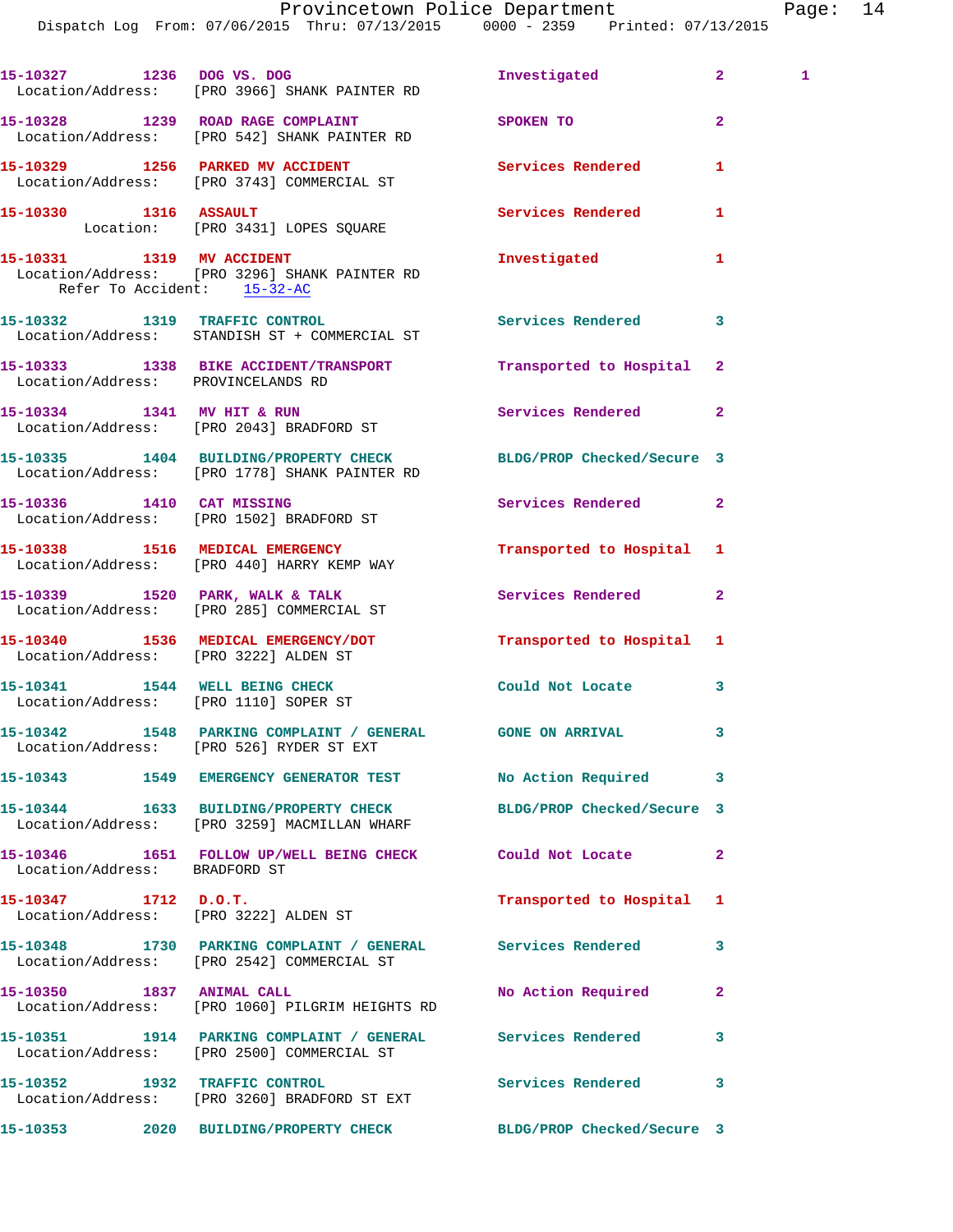|                                   | Provincetown Police Department<br>Dispatch Log From: 07/06/2015 Thru: 07/13/2015 0000 - 2359 Printed: 07/13/2015 |                       |              | Page: 15 |  |
|-----------------------------------|------------------------------------------------------------------------------------------------------------------|-----------------------|--------------|----------|--|
|                                   | Location/Address: [PRO 519] RACE POINT RD                                                                        |                       |              |          |  |
| Location/Address: COMMERCIAL ST   | 15-10354 2023 MEDICAL EMERGENCY Transported to Hospital 1                                                        |                       |              |          |  |
|                                   | 15-10357 2103 TAXI CALLS/COMPLAINTS<br>Location/Address: [PRO 105] COMMERCIAL ST                                 | No Action Required 2  |              |          |  |
|                                   | 15-10358 2123 PARKING COMPLAINT / GENERAL Services Rendered 3<br>Location/Address: [PRO 2539] RYDER ST EXT       |                       |              |          |  |
|                                   | 15-10359 2146 BUILDING/PROPERTY CHECK BLDG/PROP Checked/Secure 3<br>Location/Address: [PRO 2481] TREMONT ST      |                       |              |          |  |
|                                   | 15-10361 2233 FOUND WALLET<br>Location/Address: [PRO 385] COMMERCIAL ST                                          | No Action Required 3  |              |          |  |
|                                   | 15-10360 2234 THREATS<br>Location/Address: [PRO 596] COMMERCIAL ST                                               | No Action Required 2  |              | 1        |  |
|                                   | 15-10362 2301 BUILDING/PROPERTY CHECK BLDG/PROP Checked/Secure 3<br>Location/Address: [PRO 447] JEROME SMITH RD  |                       |              |          |  |
|                                   | 15-10363 2310 FOUND MD LICENSE<br>Location/Address: BRADFORD ST + LAW ST                                         | Services Rendered 3   |              |          |  |
|                                   | 15-10364 2310 BUILDING/PROPERTY CHECK BLDG/PROP Checked/Secure 3<br>Location/Address: [PRO 3430] COMMERCIAL ST   |                       |              |          |  |
|                                   | 15-10366 2333 BAR CHECK<br>Location/Address: [PRO 399] COMMERCIAL ST                                             | LICENSING/NO ACTION 2 |              |          |  |
|                                   | 15-10367 2345 BUILDING/PROPERTY CHECK BLDG/PROP Checked/Secure 3<br>Location/Address: [PRO 182] COMMERCIAL ST    |                       |              |          |  |
|                                   | 15-10368 2349 BAR CHECK<br>Location/Address: [PRO 3443] COMMERCIAL ST                                            | No Action Required    | $\mathbf{2}$ |          |  |
| 15-10369 2356 BAR CHECK           | Location/Address: [PRO 3276] COMMERCIAL ST                                                                       | LICENSING/NO ACTION   | $\mathbf{2}$ |          |  |
| 15-10370 2357 BAR CHECK           | Location/Address: [PRO 3236] COMMERCIAL ST                                                                       | LICENSING/NO ACTION   | $\mathbf{2}$ |          |  |
| 15-10371 2357 COMPLAINT           | Location/Address: [PRO 165] COMMERCIAL ST                                                                        | SPOKEN TO             | 3            |          |  |
|                                   | 15-10372 2357 BUILDING/PROPERTY CHECK BLDG/PROP Checked/Secure 3<br>Location/Address: [PRO 1989] COMMERCIAL ST   |                       |              |          |  |
| For Date: $07/11/2015$ - Saturday |                                                                                                                  |                       |              |          |  |
|                                   | 15-10373 0002 BAR CHECK<br>Location/Address: [PRO 208] COMMERCIAL ST                                             | No Action Required    | $\mathbf{2}$ |          |  |
|                                   | 15-10374 0010 MV OBSERVANCE / ASSIGNMENT Services Rendered 3<br>Location/Address: BRADFORD ST + HOWLAND ST       |                       |              |          |  |
| 15-10375 0018 MV STOP             | Location/Address: [PRO 57] BRADFORD ST                                                                           | <b>VERBAL WARNING</b> | 3            |          |  |
| 15-10377 0040 MV STOP             | Location/Address: ROUTE 6 + HOWLAND ST                                                                           | VERBAL WARNING 3      |              |          |  |
|                                   | 15-10378 0052 BUILDING/PROPERTY CHECK BLDG/PROP Checked/Secure 3<br>Location/Address: [PRO 105] COMMERCIAL ST    |                       |              |          |  |
| 15-10379 0059 MV STOP             | Location/Address: [PRO 43] BRADFORD ST                                                                           | VERBAL WARNING 3      |              |          |  |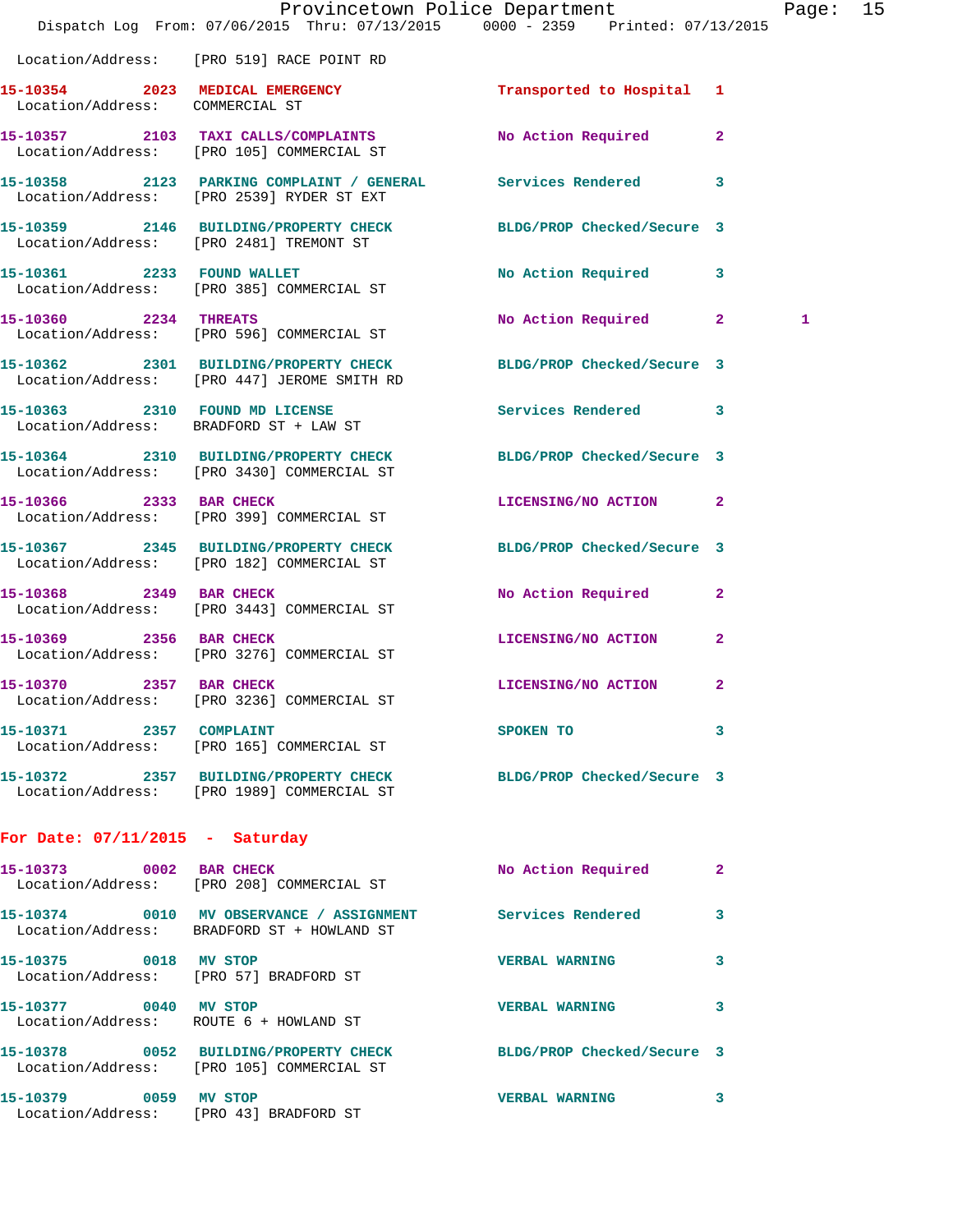|                             | Dispatch Log From: 07/06/2015 Thru: 07/13/2015 0000 - 2359 Printed: 07/13/2015                                   | Provincetown Police Department                                                                                 |              | Page: 16 |  |
|-----------------------------|------------------------------------------------------------------------------------------------------------------|----------------------------------------------------------------------------------------------------------------|--------------|----------|--|
|                             |                                                                                                                  |                                                                                                                |              |          |  |
| 15-10380 0121 ASSAULT       | Location/Address: [PRO 484] MASONIC PL                                                                           | SPOKEN TO THE STATE OF THE STATE OF THE STATE OF THE STATE OF THE STATE OF THE STATE OF THE STATE OF THE STATE | $\mathbf{1}$ |          |  |
| 15-10381 0141 MV STOP       | Location/Address: [PRO 444] HIGH POLE HILL                                                                       | <b>VERBAL WARNING</b>                                                                                          | $\mathbf{3}$ |          |  |
| 15-10382 0159 MV STOP       | Location/Address: MONTELLO ST + BRADFORD ST                                                                      | <b>VERBAL WARNING</b>                                                                                          | 3            |          |  |
|                             | 15-10383 0205 BUILDING/PROPERTY CHECK BLDG/PROP Checked/Secure 3<br>Location/Address: [PRO 175] COMMERCIAL ST    |                                                                                                                |              |          |  |
|                             | 15-10384 0207 BUILDING/PROPERTY CHECK BLDG/PROP Checked/Secure 3<br>Location/Address: [PRO 182] COMMERCIAL ST    |                                                                                                                |              |          |  |
| 15-10385 0215 MV STOP       | Location/Address: [PRO 57] BRADFORD ST                                                                           | VERBAL WARNING 3                                                                                               |              |          |  |
|                             | 15-10386 0219 BUILDING/PROPERTY CHECK BLDG/PROP Checked/Secure 3<br>Location/Address: [PRO 196] COMMERCIAL ST    |                                                                                                                |              |          |  |
|                             | 15-10387 0259 BUILDING/PROPERTY CHECK BLDG/PROP Checked/Secure 3<br>Location/Address: [PRO 3259] MACMILLAN WHARF |                                                                                                                |              |          |  |
|                             | 15-10388 0322 NOISE COMPLAINT<br>Location/Address: [PRO 1516] BRADFORD ST                                        | Services Rendered 3                                                                                            |              |          |  |
| Refer To Summons: 15-163-AR | 15-10389 0407 DISORDERLY<br>Location/Address: [PRO 539] SHANK PAINTER RD<br>Refer To Arrest: 15-162-AR           | Transported to Hospital 2                                                                                      |              | 1        |  |
| Refer To Accident: 15-33-AC | 15-10390 0527 MV ACCIDENT<br>Location/Address: [PRO 539] SHANK PAINTER RD                                        | Services Rendered 1                                                                                            |              |          |  |
|                             | 15-10391 0556 FLIGHT COVERAGE<br>Location/Address: [PRO 516] RACE POINT RD                                       | Services Rendered 2                                                                                            |              |          |  |
|                             | 15-10392 0634 MEDICAL EMERGENCY<br>Location/Address: [PRO 1009] NELSON AVE                                       | <b>Services Rendered</b>                                                                                       | 1            |          |  |
|                             | 15-10394 0754 BUILDING/PROPERTY CHECK<br>Location/Address: [PRO 2500] COMMERCIAL ST                              | BLDG/PROP Checked/Secure 3                                                                                     |              |          |  |
|                             | 15-10395 0758 ASSIST AGENCY / MUTUAL AID No Action Required 3<br>Location/Address: [PRO 396] COMMERCIAL ST       |                                                                                                                |              |          |  |
|                             | 15-10396 0843 PARKED MV COMPLAINT<br>Location/Address: [PRO 1780] JOHNSON ST                                     | Services Rendered                                                                                              | $\mathbf{2}$ |          |  |
|                             | 15-10397 0856 AT SCHOOL<br>Location/Address: [PRO 569] WINSLOW ST                                                | No Action Required                                                                                             | 3            |          |  |
|                             | 15-10398 0940 PARKED MV COMPLAINT<br>Location/Address: FRANKLIN ST + BRADFORD ST                                 | Services Rendered                                                                                              | $\mathbf{2}$ |          |  |
|                             | 15-10399 0942 PAINTINGS VANDALIZED<br>Location/Address: [PRO 2966] COMMERCIAL ST                                 | Services Rendered                                                                                              | 3            |          |  |
| 15-10400 1000 TRESPASS      | Location/Address: [PRO 564] BAYBERRY AVE                                                                         | Could Not Locate 2                                                                                             |              |          |  |
|                             | 15-10401 1007 BUILDING/PROPERTY CHECK BLDG/PROP Checked/Secure 3<br>Location/Address: [PRO 105] COMMERCIAL ST    |                                                                                                                |              |          |  |
|                             | 15-10402 1029 FOUND KEYS/RETURNED Services Rendered 3<br>Location: [PRO 3431] LOPES SQUARE                       |                                                                                                                |              |          |  |
|                             | 15-10403 1043 BUILDING/PROPERTY CHECK BLDG/PROP Checked/Secure 3<br>Location/Address: [PRO 526] RYDER ST EXT     |                                                                                                                |              |          |  |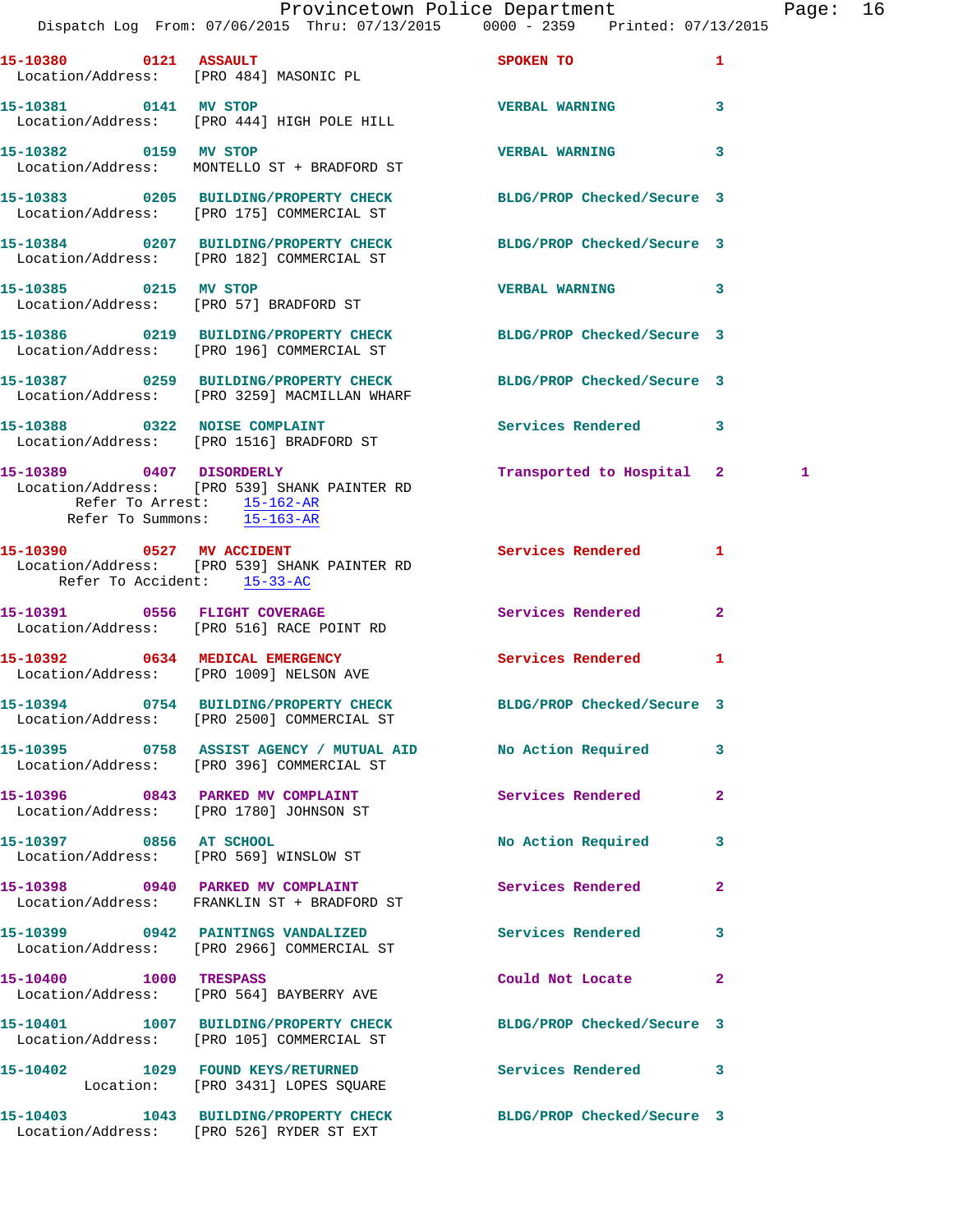|                                                                          | 15-10404 1124 BUILDING/PROPERTY CHECK<br>Location/Address: [PRO 105] COMMERCIAL ST                        | BLDG/PROP Checked/Secure 3 |                |
|--------------------------------------------------------------------------|-----------------------------------------------------------------------------------------------------------|----------------------------|----------------|
| Location/Address: [PRO 2521] ROUTE 6                                     | 15-10405 1125 WRITTEN WARNING SPEED                                                                       | Citation/Warning Issued 3  |                |
|                                                                          | 15-10406 1145 CITATION INSPECTION/PLATE<br>Location/Address: JOHNSON ST + COMMERCIAL ST                   | Citation/Warning Issued 3  |                |
|                                                                          | 15-10407 1218 BUILDING/PROPERTY CHECK<br>Location/Address: [PRO 105] COMMERCIAL ST                        | BLDG/PROP Checked/Secure 3 |                |
| 15-10408 1226 HARASSMENT                                                 | Location/Address: [PRO 2156] COMMERCIAL ST                                                                | SPOKEN TO                  | $\overline{a}$ |
| 15-10409 1226 PHONE CORD STOLEN<br>Location/Address: [PRO 2090] PEARL ST |                                                                                                           | SPOKEN TO                  | $\mathbf{2}$   |
|                                                                          | 15-10410 1234 BIKE ACCIDENT COMPLAINT<br>Location/Address: [PRO 208] COMMERCIAL ST                        | SPOKEN TO                  | $\mathbf{2}$   |
| Location/Address: COMMERCIAL ST                                          | 15-10411 1330 PARK, WALK & TALK                                                                           | Services Rendered          | $\mathbf{2}$   |
|                                                                          | 15-10412 1351 PARKED MV HIT & RUN<br>Location/Address: STANDISH ST + COMMERCIAL ST                        | Could Not Locate           | $\overline{2}$ |
|                                                                          | 15-10413 1405 MVA/PAST OCCURRED<br>Location/Address: [PRO 1895] BRADFORD ST                               | Services Rendered 1        |                |
|                                                                          | 15-10415 1446 BUILDING/PROPERTY CHECK<br>Location/Address: [PRO 105] COMMERCIAL ST                        | BLDG/PROP Checked/Secure 3 |                |
|                                                                          | 15-10416 1523 PARKING COMPLAINT / GENERAL Services Rendered<br>Location/Address: RYDER ST + COMMERCIAL ST |                            | 3              |
| 15-10417 1526 ABANDONED 911<br>Location/Address: SHANK PAINTER RD        |                                                                                                           | Services Rendered          | 1              |
| 15-10418 1532 MV ACCIDENT<br>Location/Address: [PRO 2520] PRINCE ST      |                                                                                                           | Services Rendered 1        |                |
|                                                                          | 15-10419 1541 BUILDING/PROPERTY CHECK<br>Location/Address: [PRO 519] RACE POINT RD                        | BLDG/PROP Checked/Secure 3 |                |
| 15-10420 1557 MV STOP<br>Location/Address: [PRO 2519] ROUTE 6            |                                                                                                           | <b>VERBAL WARNING</b>      | 3              |
|                                                                          | $15-10421$ 1603 PARK, WALK & TALK<br>Location/Address: [PRO 105] COMMERCIAL ST                            | Services Rendered          | $\overline{2}$ |
|                                                                          | 15-10422 1631 LOST LG G3 ELL PHONE<br>Location: [PRO 3431] LOPES SQUARE                                   | Services Rendered          | 3              |
|                                                                          | 15-10423 1703 MV OBSERVANCE / ASSIGNMENT<br>Location/Address: [PRO 106] COMMERCIAL ST                     | No Action Required         | 3              |
|                                                                          | 15-10424 1721 MEDICAL EMERGENCY<br>Location/Address: [PRO 106] COMMERCIAL ST                              | Transported to Hospital 1  |                |
| 15-10425 1759 FOLLOW UP                                                  | Location/Address: [PRO 1143] WEST VINE ST                                                                 | Investigated               | $\mathbf{2}$   |
| 15-10426 1808 ASSIST CITIZEN                                             | Location/Address: [PRO 707] BAYBERRY AVE                                                                  | Services Rendered          | 3              |
| 15-10427   1847   COMPLAINT                                              | Location/Address: [PRO 105] COMMERCIAL ST                                                                 | Services Rendered          | 3              |

15-10428 1904 ASSAULT Services Rendered 1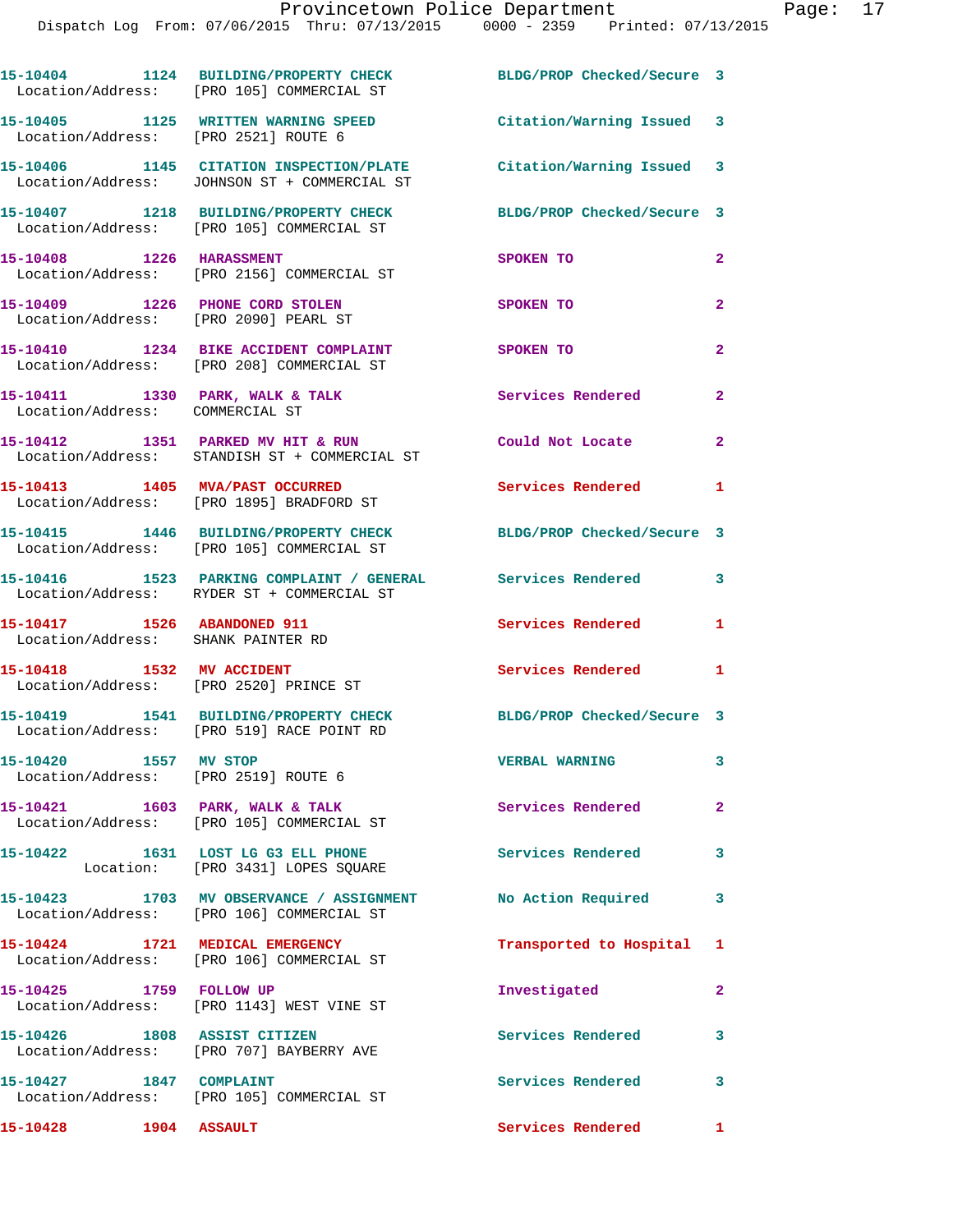|                                                          | Provincetown Police Department<br>Dispatch Log From: 07/06/2015 Thru: 07/13/2015 0000 - 2359 Printed: 07/13/2015 |                      |                | Page: 18 |  |
|----------------------------------------------------------|------------------------------------------------------------------------------------------------------------------|----------------------|----------------|----------|--|
|                                                          | Location/Address: [PRO 2616] COMMERCIAL ST                                                                       |                      |                |          |  |
|                                                          | 15-10429 1929 DISORDERLY<br>Location/Address: [PRO 165] COMMERCIAL ST                                            | SPOKEN TO            | $\overline{2}$ |          |  |
|                                                          | 15-10430 1932 ALARM - FIRE False Alarm<br>Location/Address: [PRO 3260] BRADFORD ST EXT                           |                      | 1              |          |  |
|                                                          | 15-10431 1934 DISTURBANCE<br>Location/Address: [PRO 2704] COMMERCIAL ST                                          | <b>SPOKEN TO</b>     | 1              |          |  |
|                                                          | 15-10432 1938 MV STOP<br>Location/Address: [PRO 3260] BRADFORD ST EXT                                            | <b>False Alarm</b>   | 3              |          |  |
| 15-10434 1938 COMPLAINT<br>Location/Address: BRADFORD ST |                                                                                                                  | Could Not Locate 3   |                |          |  |
|                                                          | 15-10433 1950 NOISE COMPLAINT<br>Location/Address: [PRO 292] COMMERCIAL ST                                       | <b>SPOKEN TO</b>     | 3              |          |  |
|                                                          | 15-10436   1959   COMPLAINT<br>Location/Address: [PRO 396] COMMERCIAL ST                                         | No Action Required 3 |                |          |  |
|                                                          | 15-10437 2014 NOISE COMPLAINT<br>Location/Address: [PRO 3446] COMMERCIAL ST                                      | SPOKEN TO            | 3              |          |  |
|                                                          | 15-10438 2025 MEDICAL EMERGENCY Transported to Hospital 1<br>Location/Address: [PRO 2667] CAPTAIN BERTIES WAY    |                      |                |          |  |
|                                                          | 15-10439 2032 FIRE, STRUCTURE<br>Location/Address: [PRO 833] COMMERCIAL ST                                       | False Alarm          | $\mathbf{1}$   |          |  |
|                                                          | 15-10440 2052 BUILDING/PROPERTY CHECK BLDG/PROP Checked/Secure 3<br>Location/Address: [PRO 519] RACE POINT RD    |                      |                |          |  |
|                                                          | 15-10441 2103 BARACADE<br>Location/Address: COMMERCIAL ST + RYDER ST                                             | Services Rendered 3  |                |          |  |
| Location/Address: [PRO 571] ALDEN ST                     | 15-10442 2105 BUILDING/PROPERTY CHECK Could Not Locate                                                           |                      | 3              |          |  |
| 15-10443 2111 TRESPASS                                   | Location/Address: [PRO 399] COMMERCIAL ST                                                                        | Services Rendered    | $\mathbf{2}$   |          |  |
| 15-10444 2116 COMPLAINT                                  | Location/Address: [PRO 1707] BRADFORD ST                                                                         | SPOKEN TO            | 3              |          |  |
| 15-10445 2128 MV STOP                                    | Location: ROUTE 6 0/B AT THE SANDPIT                                                                             | No Action Required   | 3              |          |  |
| 15-10446 2132 LOST WALLET                                | Location/Address: [PRO 542] SHANK PAINTER RD                                                                     | Services Rendered    | 3              |          |  |
|                                                          | 15-10447 2201 BUILDING/PROPERTY CHECK BLDG/PROP Checked/Secure 3<br>Location/Address: [PRO 116] COMMERCIAL ST    |                      |                |          |  |
| 15-10448 2250 DISORDERLY                                 | Location/Address: [PRO 3443] COMMERCIAL ST                                                                       | SPOKEN TO            | $\overline{2}$ |          |  |
|                                                          | 15-10450 2310 BAR CHECK<br>Location/Address: [PRO 3236] COMMERCIAL ST                                            | LICENSING/NO ACTION  | -2             |          |  |
| 15-10451 2310 BAR CHECK                                  | Location/Address: [PRO 2737] COMMERCIAL ST                                                                       | LICENSING/NO ACTION  | $\mathbf{2}$   |          |  |
| 15-10452 2313 BAR CHECK                                  | Location/Address: [PRO 399] COMMERCIAL ST                                                                        | LICENSING/NO ACTION  | 2              |          |  |
| 15-10453 2313 BAR CHECK                                  | Location/Address: [PRO 272] COMMERCIAL ST                                                                        | LICENSING/NO ACTION  | -2             |          |  |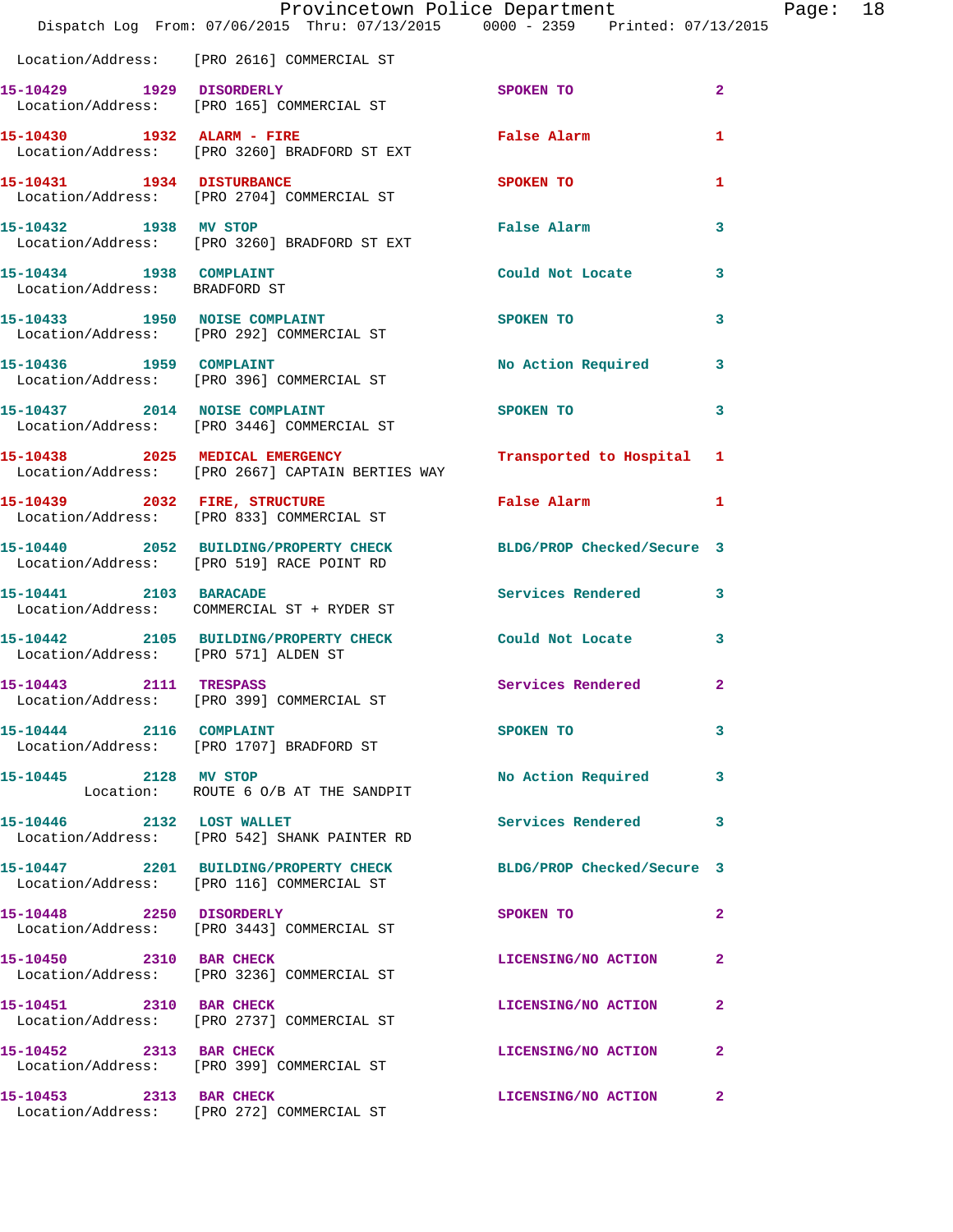|                                       | Dispatch Log From: 07/06/2015 Thru: 07/13/2015 0000 - 2359 Printed: 07/13/2015                                   | Provincetown Police Department                                                                                 |    | Page: 19 |  |
|---------------------------------------|------------------------------------------------------------------------------------------------------------------|----------------------------------------------------------------------------------------------------------------|----|----------|--|
|                                       | 15-10454 2315 BAR CHECK<br>Location/Address: [PRO 3443] COMMERCIAL ST                                            | No Action Required 2                                                                                           |    |          |  |
|                                       | 15-10455 2342 MEDICAL EMERGENCY Transported to Hospital 1<br>Location/Address: [PRO 2088] COMMERCIAL ST          |                                                                                                                |    |          |  |
|                                       | 15-10456 2343 COMPLAINT - STREET PERFORMERS LICENSING VIOLATION 3<br>Location/Address: [PRO 196] COMMERCIAL ST   |                                                                                                                |    |          |  |
|                                       | 15-10457 2347 MV COMPLAINT<br>Location/Address: HOWLAND ST + BRADFORD ST                                         | Services Rendered 2                                                                                            |    |          |  |
|                                       | 15-10458 2353 MV OBSERVANCE / ASSIGNMENT Services Rendered 3<br>Location/Address: BRADFORD ST + RYDER ST         |                                                                                                                |    |          |  |
| For Date: 07/12/2015 - Sunday         |                                                                                                                  |                                                                                                                |    |          |  |
|                                       | 15-10459 0003 DISORDERLY<br>Location/Address: [PRO 105] COMMERCIAL ST                                            | Services Rendered 2                                                                                            |    |          |  |
|                                       | 15-10461 0024 BUILDING/PROPERTY CHECK BLDG/PROP Checked/Secure 3<br>Location/Address: [PRO 1638] COMMERCIAL ST   |                                                                                                                |    |          |  |
|                                       | 15-10463 0106 SPIRITUS DETOUR<br>Location/Address: CARVER ST + BRADFORD ST                                       | Services Rendered 3                                                                                            |    |          |  |
|                                       | 15-10465 0201 DISTURBANCE<br>Location/Address: [PRO 105] COMMERCIAL ST                                           | Services Rendered 1                                                                                            |    |          |  |
| 15-10468 0338 LOBBY TRAFFIC           | Location/Address: [PRO 542] SHANK PAINTER RD                                                                     | Services Rendered 2                                                                                            |    | 28       |  |
|                                       | 15-10469 0339 FOUND WALLET<br>Location/Address: [PRO 542] SHANK PAINTER RD                                       | Services Rendered 3                                                                                            |    |          |  |
|                                       | 15-10470 0533 BUILDING/PROPERTY CHECK BLDG/PROP Checked/Secure 3<br>Location/Address: [PRO 530] SHANK PAINTER RD |                                                                                                                |    |          |  |
| Location/Address: [PRO 3222] ALDEN ST | 15-10471 0539 MEDICAL EMERGENCY                                                                                  | Transported to Hospital 1                                                                                      |    |          |  |
|                                       | 15-10472 0542 BUILDING/PROPERTY CHECK<br>Location/Address: [PRO 105] COMMERCIAL ST                               | BLDG/PROP Checked/Secure 3                                                                                     |    |          |  |
|                                       | 15-10474 0620 FOUND PURSE<br>Location/Address: [PRO 2539] RYDER ST EXT                                           | Services Rendered 3                                                                                            |    |          |  |
| 15-10475 0624 MV STOP                 | Location/Address: BRADFORD ST + MONTELLO ST                                                                      | VERBAL WARNING 3                                                                                               |    |          |  |
|                                       | 15-10476 0701 ASSIST CITIZEN<br>Location/Address: [PRO 447] JEROME SMITH RD                                      | Services Rendered 3                                                                                            |    |          |  |
|                                       | 15-10477 0802 BUILDING/PROPERTY CHECK BLDG/PROP Checked/Secure 3<br>Location/Address: [PRO 764] BRADFORD ST      |                                                                                                                |    |          |  |
|                                       | 15-10478 0803 BUILDING/PROPERTY CHECK BLDG/PROP Checked/Secure 3<br>Location/Address: [PRO 105] COMMERCIAL ST    |                                                                                                                |    |          |  |
| 15-10479 0804 FOUND WALLET            | Location/Address: [PRO 3432] COMMERCIAL ST                                                                       | Services Rendered 3                                                                                            |    |          |  |
|                                       | 15-10480 0808 BUILDING/PROPERTY CHECK BLDG/PROP Checked/Secure 3<br>Location/Address: [PRO 16] BRADFORD ST       |                                                                                                                |    |          |  |
|                                       | 15-10481 0813 BUILDING/PROPERTY CHECK Services Rendered 3<br>Location/Address: [PRO 2483] COMMERCIAL ST          |                                                                                                                |    |          |  |
|                                       | 15-10482 0819 ALARM - FIRE<br>Location/Address: [PRO 488] MAYFLOWER ST                                           | False Alarm and the state of the state of the state of the state of the state of the state of the state of the | -1 |          |  |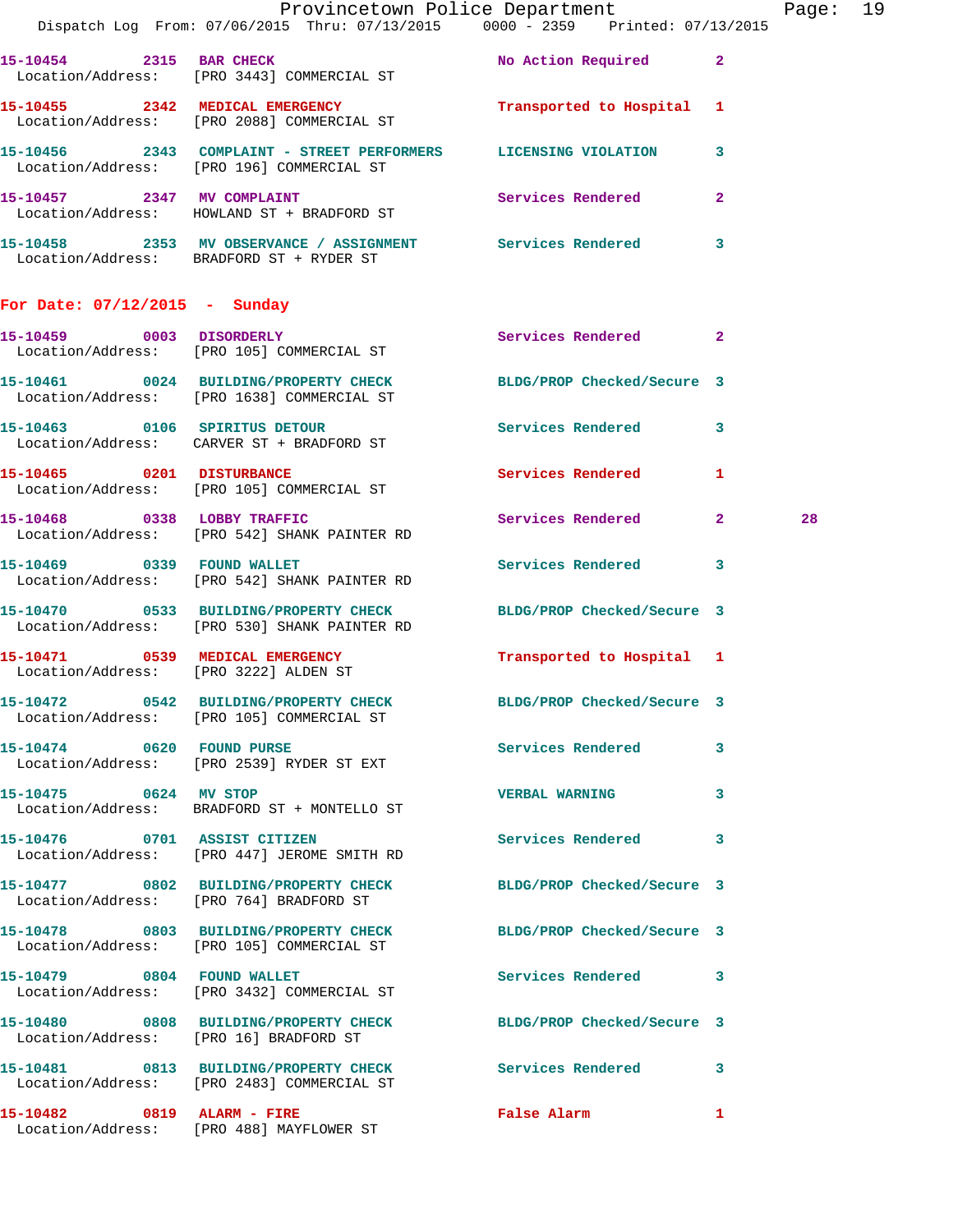Dispatch Log From: 07/06/2015 Thru: 07/13/2015 0000 - 2359 Printed: 07/13/2015

15-10483 0835 DISORDERLY VERBAL WARNING 2 1 Location/Address: [PRO 3978] COMMERCIAL ST **15-10484 0918 PARK, WALK & TALK Peace Restored 2**  Location/Address: [PRO 105] COMMERCIAL ST **15-10485 0922 MV ACCIDENT Services Rendered 1**  Location/Address: [PRO 43] BRADFORD ST **15-10486 0927 TRESPASS ORDER SERVED Services Rendered 2**  Location/Address: [PRO 3978] COMMERCIAL ST **15-10487 0943 TIRE DAMAGE Services Rendered 2**  Location/Address: [PRO 526] RYDER ST EXT 15-10488 1005 PARKED MV COMPLAINT **15-10488** Services Rendered 2 Location/Address: [PRO 1282] BANGS ST **15-10489 1019 LOST WALLET Services Rendered 3**  Location/Address: [PRO 542] SHANK PAINTER RD **15-10490 1023 MV OBSERVANCE / ASSIGNMENT Services Rendered 3**  Location/Address: [PRO 3440] ROUTE 6 **15-10491 1037 BUILDING/PROPERTY CHECK BLDG/PROP Checked/Secure 3**  Location/Address: [PRO 105] COMMERCIAL ST **15-10492 1038 MEDICAL EMERGENCY Services Rendered 1**  Location/Address: [PRO 433] RYDER ST EXT **15-10493 1039 VERBAL SPEED VERBAL WARNING 3**  Location/Address: [PRO 2513] ROUTE 6 **15-10494 1050 VERBAL WRONG TURN/PASSING VERBAL WARNING 3**  Location/Address: [PRO 2519] ROUTE 6 **15-10495 1100 MV OBSERVANCE / ASSIGNMENT No Action Required 3**  Location/Address: SHANK PAINTER RD **15-10496 1111 BUILDING/PROPERTY CHECK BLDG/PROP Checked/Secure 3**  Location/Address: [PRO 105] COMMERCIAL ST **15-10497 1124 BUILDING/PROPERTY CHECK BLDG/PROP Checked/Secure 3**  Location/Address: [PRO 105] COMMERCIAL ST 15-10498 1142 MV STOP **No Action Required** 3 Location/Address: ROUTE 6 + HOWLAND ST **15-10499 1148 NOISE COMPLAINT Services Rendered 3**  Location/Address: [PRO 3446] COMMERCIAL ST **15-10500 1150 DOGS IN MV Unfounded 2**  Location/Address: [PRO 1953] COMMERCIAL ST **15-10501 1225 DOG IN MV VERBAL WARNING 2**  Location/Address: [PRO 94] BRADFORD ST **15-10502 1236 KIDNEY STONES/TRANSPORT Transported to Hospital 1**  Location/Address: [PRO 3259] MACMILLAN WHARF **15-10503 1255 FOUND KEYS Services Rendered 3**  Location/Address: [PRO 1119] WAREHAM ST **15-10504 1329 HEATSTROKE/REFUSAL PATIENT REFUSAL 1**  Location/Address: [PRO 3094] COMMERCIAL ST **15-10505 1401 DISORDERLY/ARREST Arrest(s) Made 2**  Location/Address: [PRO 3094] COMMERCIAL ST

Refer To Arrest: 15-169-AR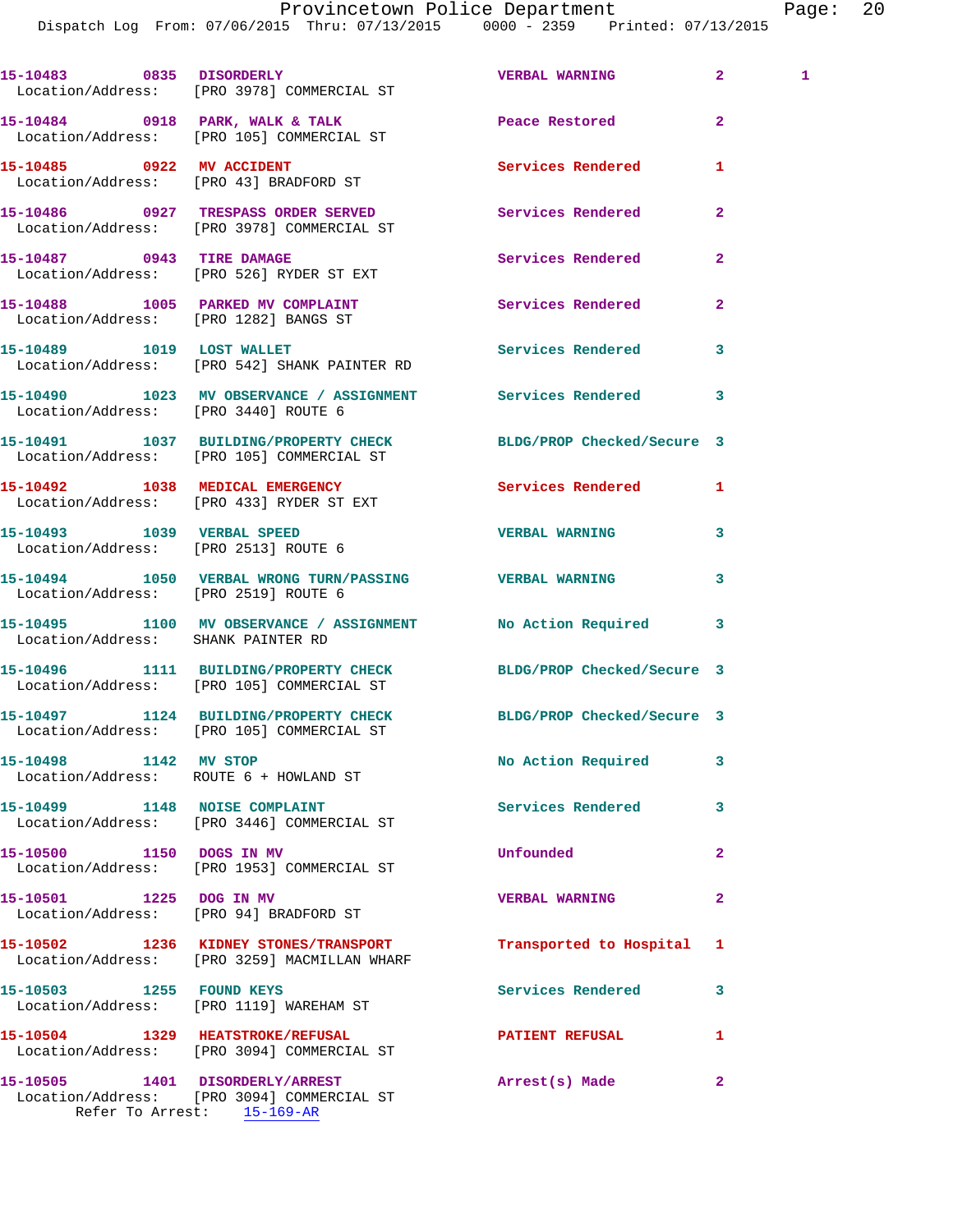|                                                    | Provincetown Police Department<br>Dispatch Log From: 07/06/2015 Thru: 07/13/2015 0000 - 2359 Printed: 07/13/2015          |                            |              | Page: 21 |  |
|----------------------------------------------------|---------------------------------------------------------------------------------------------------------------------------|----------------------------|--------------|----------|--|
|                                                    | 15-10506 1428 BLOOD SUGAR CHECK Transported to Hospital 1<br>Location/Address: [PRO 542] SHANK PAINTER RD                 |                            |              |          |  |
|                                                    | 15-10507   1511   BUILDING/PROPERTY CHECK   BLDG/PROP Checked/Secure   3<br>Location/Address: [PRO 1778] SHANK PAINTER RD |                            |              |          |  |
|                                                    | 15-10508 1519 COMPLAINT - STREET PERFORMERS Services Rendered 3<br>Location/Address: [PRO 3446] COMMERCIAL ST             |                            |              |          |  |
| 15-10509 1524 HAZARDS<br>Location/Address: ROUTE 6 |                                                                                                                           | Services Rendered 2        |              |          |  |
|                                                    | 15-10510 1525 PARK, WALK & TALK SPOKEN TO<br>Location/Address: [PRO 105] COMMERCIAL ST                                    |                            | $\mathbf{2}$ |          |  |
|                                                    | 15-10513 1600 HAZARDS/HOLE IN BOARDWALK Taken/Referred to Other 2<br>Location/Address: [PRO 2018] COMMERCIAL ST           |                            |              |          |  |
|                                                    | 15-10512 1609 FOUND WALLET<br>Location/Address: [PRO 1929] COMMERCIAL ST                                                  | Services Rendered 3        |              |          |  |
|                                                    | 15-10514 1639 BUILDING/PROPERTY CHECK BLDG/PROP Checked/Secure 3<br>Location/Address: [PRO 2481] TREMONT ST               |                            |              |          |  |
|                                                    | 15-10515 1803 PARK, WALK & TALK 1999 Services Rendered 2<br>Location/Address: [PRO 106] COMMERCIAL ST                     |                            |              |          |  |
|                                                    | 15-10516 1809 PARKING COMPLAINT / GENERAL GONE ON ARRIVAL 3<br>Location/Address: [PRO 511] HOLWAY AVE                     |                            |              |          |  |
|                                                    | 15-10517 1923 PARKING COMPLAINT / GENERAL Services Rendered 3<br>Location/Address: COMMERCIAL ST                          |                            |              |          |  |
|                                                    | 15-10519 1935 PARK, WALK & TALK 1988 Services Rendered 2<br>Location/Address: [PRO 146] COMMERCIAL ST                     |                            |              |          |  |
|                                                    | 15-10518  2020 BUILDING/PROPERTY CHECK BLDG/PROP Checked/Secure 3<br>Location/Address: [PRO 519] RACE POINT RD            |                            |              |          |  |
|                                                    | 15-10523 2136 BUILDING/PROPERTY CHECK BLDG/PROP Checked/Secure 3<br>Location/Address: [PRO 1952] COMMERCIAL ST            |                            |              |          |  |
| 15-10524 2143 LOST WALLET                          | Location/Address: [PRO 542] SHANK PAINTER RD                                                                              | Services Rendered 3        |              |          |  |
|                                                    | 15-10525 2151 BUILDING/PROPERTY CHECK BLDG/PROP Checked/Secure 3<br>Location/Address: [PRO 2898] JEROME SMITH RD          |                            |              |          |  |
|                                                    | 15-10526 2159 BUILDING/PROPERTY CHECK<br>Location/Address: [PRO 182] COMMERCIAL ST                                        | BLDG/PROP Checked/Secure 3 |              |          |  |
|                                                    | 15-10528 2221 BUILDING/PROPERTY CHECK BLDG/PROP Checked/Secure 3<br>Location/Address: [PRO 175] COMMERCIAL ST             |                            |              |          |  |
|                                                    | 15-10529 2227 BUILDING/PROPERTY CHECK BLDG/PROP Checked/Secure 3<br>Location/Address: [PRO 519] RACE POINT RD             |                            |              |          |  |
| 15-10530 2247 DISORDERLY                           | Location/Address: [PRO 208] COMMERCIAL ST                                                                                 | Services Rendered 2        |              |          |  |
|                                                    | 15-10531 2254 MEDICAL EMERGENCY<br>Location/Address: [PRO 3313] STANDISH ST                                               | PATIENT REFUSAL            | 1            |          |  |
|                                                    | 15-10532 2313 MV ACCIDENT<br>Location/Address: [PRO 2520] PRINCE ST                                                       | Services Rendered 1        |              |          |  |
|                                                    | 15-10533 2320 BUILDING/PROPERTY CHECK BLDG/PROP Checked/Secure 3<br>Location/Address: [PRO 306] COMMERCIAL ST             |                            |              |          |  |
|                                                    | 15-10534 2327 BUILDING/PROPERTY CHECK<br>Location/Address: [PRO 440] HARRY KEMP WAY                                       | BLDG/PROP Checked/Secure 3 |              |          |  |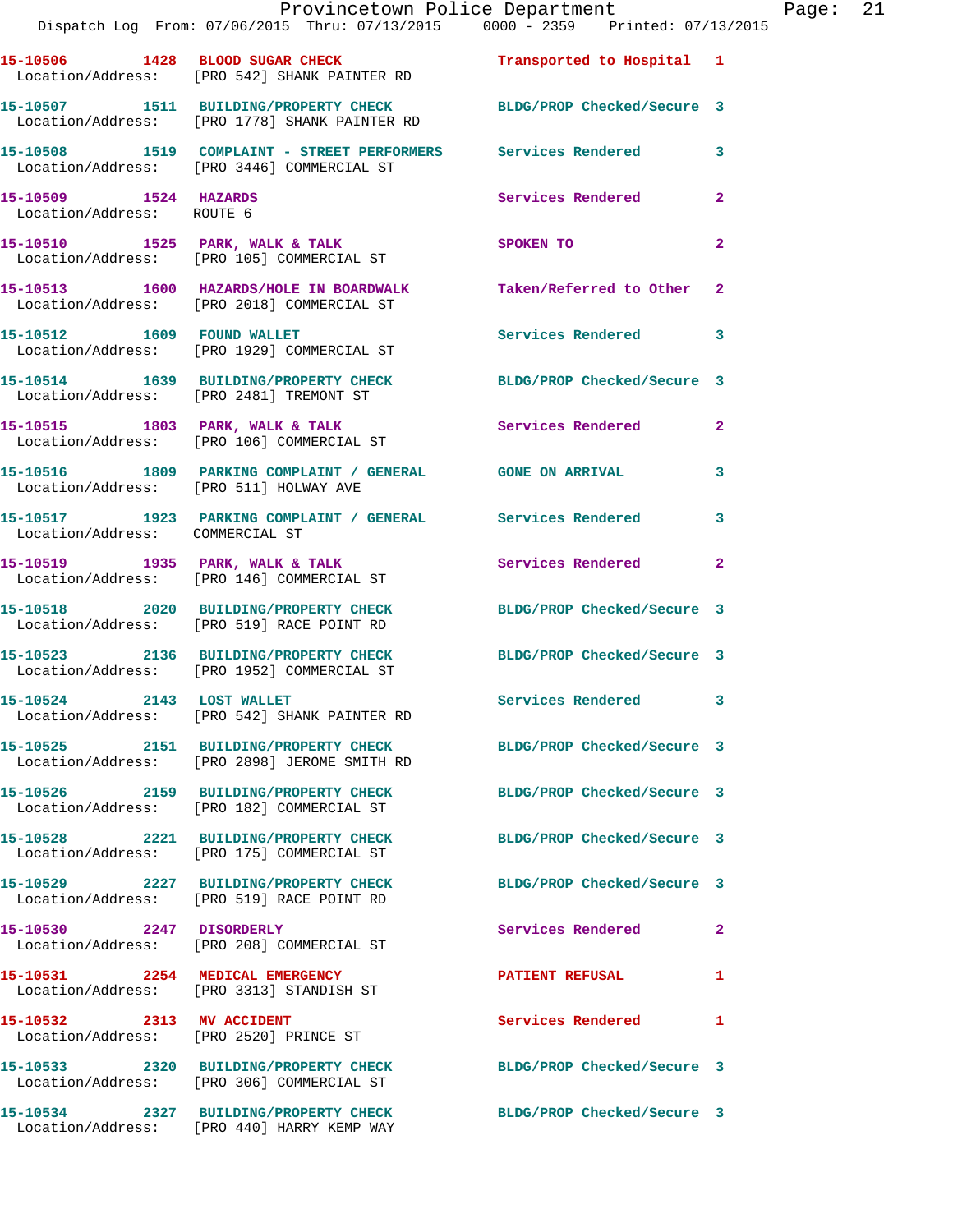|                                        | Provincetown Police Department<br>Dispatch Log From: 07/06/2015 Thru: 07/13/2015 0000 - 2359 Printed: 07/13/2015 |                           |              | Page |
|----------------------------------------|------------------------------------------------------------------------------------------------------------------|---------------------------|--------------|------|
|                                        | 15-10535 2334 MV OBSERVANCE / ASSIGNMENT Services Rendered 3                                                     |                           |              |      |
|                                        | Location/Address: HOWLAND ST + BRADFORD ST                                                                       |                           |              |      |
| Location/Address: ROUTE 6 + CONWELL ST | 15-10536 2341 MV OBSERVANCE / ASSIGNMENT Services Rendered 3                                                     |                           |              |      |
|                                        |                                                                                                                  | <b>VERBAL WARNING</b>     | 3            |      |
|                                        | 15-10538 2352 BUILDING/PROPERTY CHECK BLDG/PROP Checked/Secure 3<br>Location/Address: [PRO 444] HIGH POLE HILL   |                           |              |      |
| For Date: $07/13/2015$ - Monday        |                                                                                                                  |                           |              |      |
|                                        | 15-10539 0002 MV STOP<br>Location/Address: ROUTE 6 + HOWLAND ST                                                  | VERBAL WARNING 3          |              |      |
|                                        | 15-10540 0019 BUILDING/PROPERTY CHECK BLDG/PROP Checked/Secure 3<br>Location/Address: [PRO 1989] COMMERCIAL ST   |                           |              |      |
|                                        | 15-10542 0022 BUILDING/PROPERTY CHECK BLDG/PROP Checked/Secure 3<br>Location/Address: [PRO 2206] COMMERCIAL ST   |                           |              |      |
| 15-10543 0041 MV STOP                  | Location/Address: [PRO 105] COMMERCIAL ST                                                                        | VERBAL WARNING 3          |              |      |
|                                        | 15-10544 0046 BUILDING/PROPERTY CHECK BLDG/PROP Checked/Secure 3<br>Location/Address: [PRO 105] COMMERCIAL ST    |                           |              |      |
| 15-10545 0053 MV STOP                  | Location/Address: STANDISH ST + COMMERCIAL ST                                                                    | <b>VERBAL WARNING</b>     | 3            |      |
|                                        | 15-10546  0059 MV OBSERVANCE / ASSIGNMENT Services Rendered<br>Location/Address: BRADFORD ST + RYDER ST          |                           | 3            |      |
|                                        | 15-10547 0110 MEDICAL EMERGENCY Transported to Hospital 1<br>Location/Address: [PRO 208] COMMERCIAL ST           |                           |              |      |
|                                        | 15-10549 0126 MV STOP<br>Location/Address: BRADFORD ST + ANTHONY ST                                              | Citation/Warning Issued 3 |              |      |
| Location/Address: CONWELL ST           | 15-10550       0127   MV OBSERVANCE / ASSIGNMENT       Services Rendered                                         |                           | 3            |      |
|                                        | 15-10551 0148 DISORDERLY<br>Location/Address: CENTRAL ST + BRADFORD ST                                           | Could Not Locate          | $\mathbf{2}$ |      |
|                                        | 15-10552 0211 NOISE COMPLAINT<br>Location/Address: [PRO 3004] BRADFORD ST                                        | <b>Services Rendered</b>  | 3            |      |
|                                        | 15-10553 0214 MEDICAL EMERGENCY<br>Location/Address: [PRO 1666] BANGS ST                                         | <b>PATIENT REFUSAL</b>    | 1            |      |
|                                        | 15-10554 0217 BUILDING/PROPERTY CHECK BLDG/PROP Checked/Secure 3<br>Location/Address: [PRO 440] HARRY KEMP WAY   |                           |              |      |
|                                        | 15-10556 0300 LOBBY TRAFFIC<br>Location/Address: [PRO 542] SHANK PAINTER RD                                      | Services Rendered 2       |              | 13   |
|                                        | 15-10558 0517 BUILDING/PROPERTY CHECK BLDG/PROP Checked/Secure 3<br>Location/Address: [PRO 1638] COMMERCIAL ST   |                           |              |      |
|                                        | 15-10560 0519 BUILDING/PROPERTY CHECK BLDG/PROP Checked/Secure 3<br>Location/Address: [PRO 2898] JEROME SMITH RD |                           |              |      |
|                                        | 15-10559 0521 BUILDING/PROPERTY CHECK Services Rendered 3<br>Location/Address: [PRO 3259] MACMILLAN WHARF        |                           |              |      |
|                                        | 15-10561      0527   MV OBSERVANCE / ASSIGNMENT      Services Rendered      3                                    |                           |              |      |

age: 22<sup>'</sup>